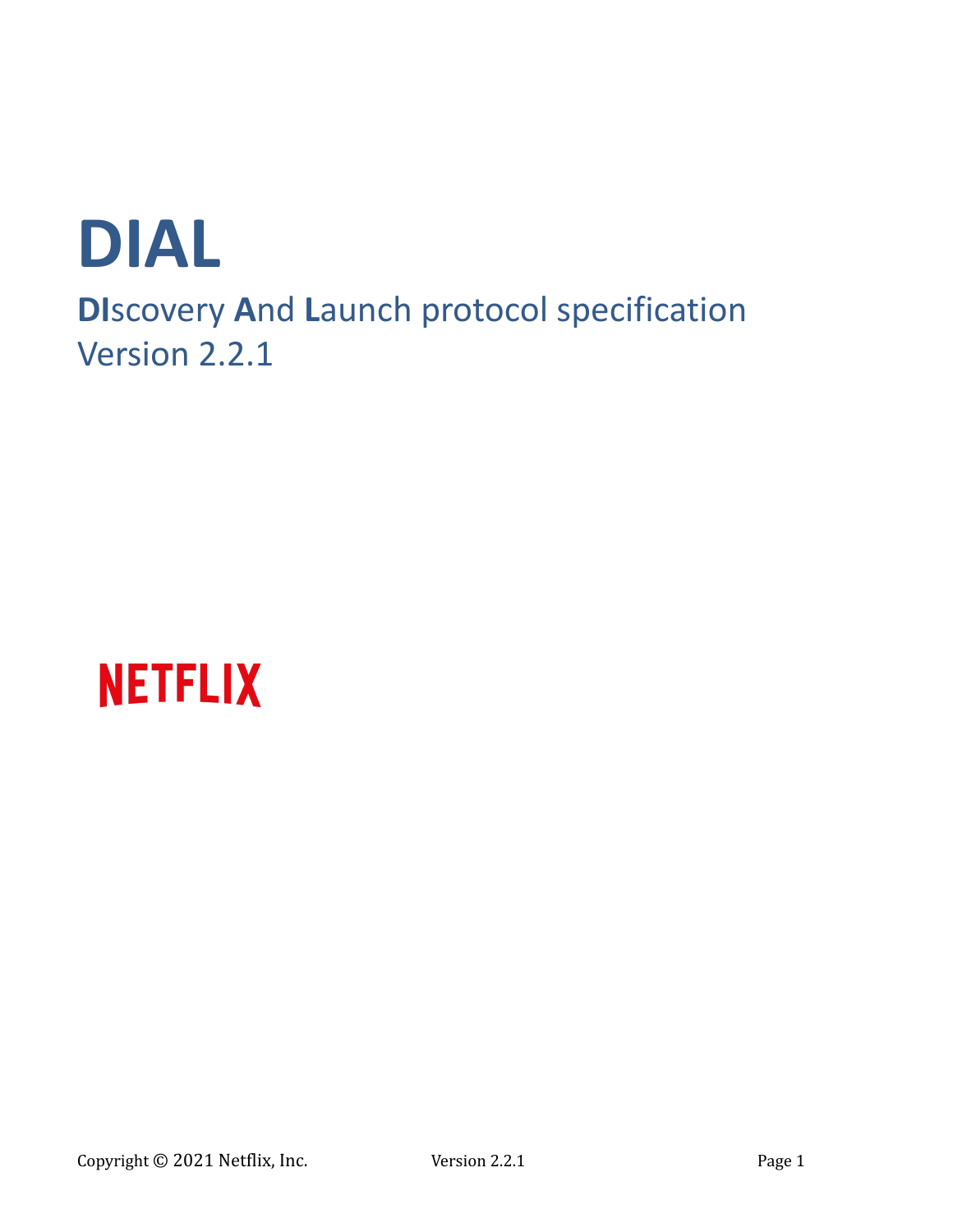Copyright © 2021 Netflix, Inc. All rights reserved.

Redistribution and use of the *DIAL DIscovery And Launch protocol specification* (the "DIAL Specification"), with or without modification, are permitted provided that the following conditions are met:

- Redistributions of the DIAL Specification must retain the above copyright notice, this list of conditions and the following disclaimer.
- Redistributions of implementations of the DIAL Specification in source code form must retain the above copyright notice, this list of conditions and the following disclaimer.
- Redistributions of implementations of the DIAL Specification in binary form must include the above copyright notice.
- The DIAL mark, the NETFLIX mark and the names of contributors to the DIAL Specification may not be used to endorse or promote specifications, software, products, or any other materials derived from the DIAL Specification without specific prior written permission. The DIAL mark is owned by Netflix and information on licensing the DIAL mark is available at www.dial-multiscreen.org.

THE DIAL SPECIFICATION IS PROVIDED BY NETFLIX, INC. "AS IS" AND ANY EXPRESS OR IMPLIED WARRANTIES, INCLUDING, BUT NOT LIMITED TO, THE IMPLIED WARRANTIES OF MERCHANTABILITY, FITNESS FOR A PARTICULAR PURPOSE AND NONINFRINGEMENT ARE DISCLAIMED. IN NO EVENT SHALL NETFLIX OR CONTRIBUTORS TO THE DIAL SPECIFICATION BE LIABLE FOR ANY DIRECT, INDIRECT, INCIDENTAL, SPECIAL, EXEMPLARY, OR CONSEQUENTIAL DAMAGES (INCLUDING, BUT NOT LIMITED TO, PROCUREMENT OF SUBSTITUTE GOODS OR SERVICES; LOSS OF USE, DATA, OR PROFITS; OR BUSINESS INTERRUPTION) HOWEVER CAUSED AND ON ANY THEORY OF LIABILITY, WHETHER IN CONTRACT, STRICT LIABILITY, OR TORT (INCLUDING NEGLIGENCE OR OTHERWISE) ARISING IN ANY WAY OUT OF THE USE OF THE DIAL SPECIFICATION, EVEN IF ADVISED OF THE POSSIBILITY OF SUCH DAMAGES.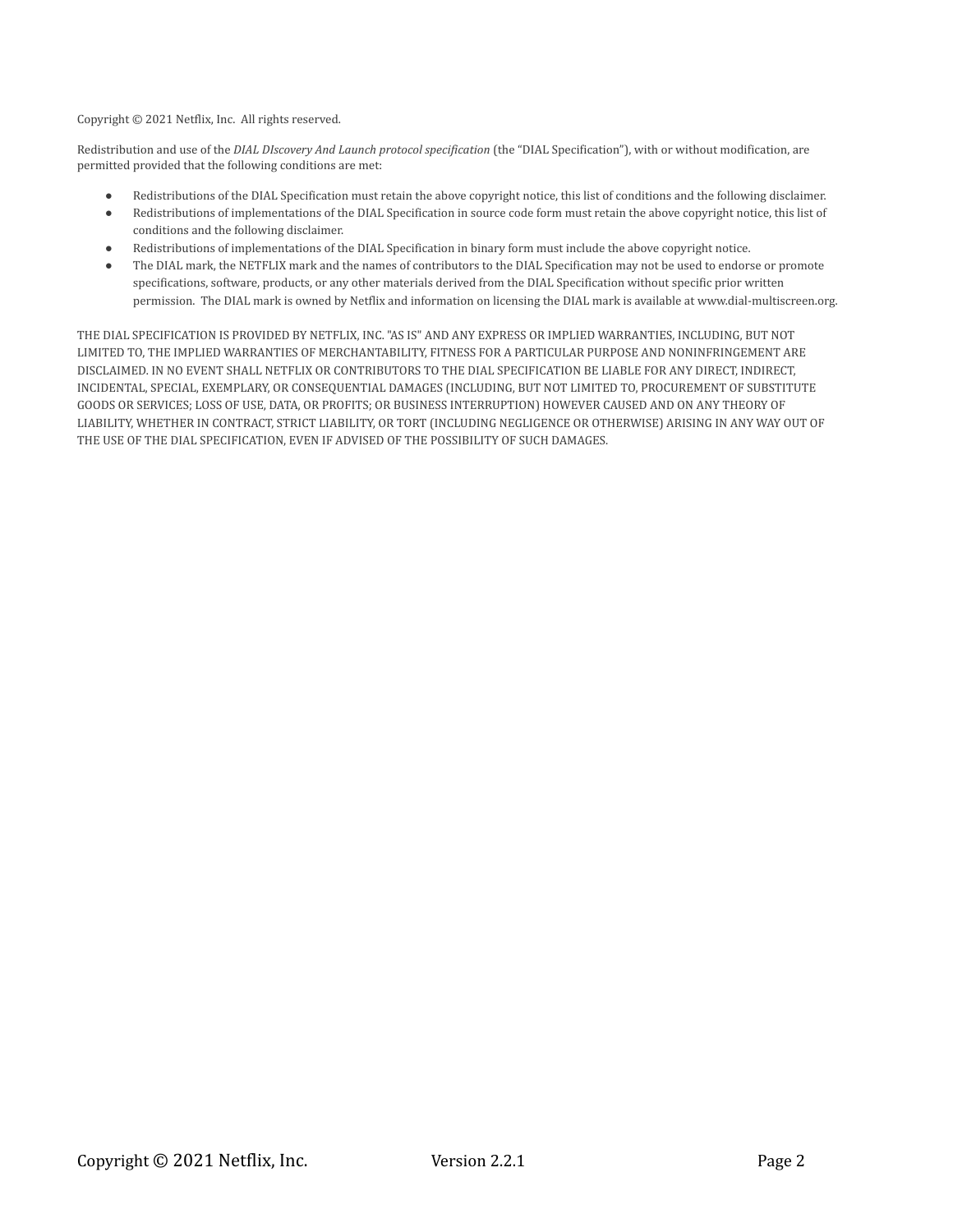# **1 Introduction**

This document describes **DIAL**, a simple protocol for **DI**scovery **A**nd **L**aunch that enables second-screen applications to discover and launch first-screen applications on first-screen devices.

The goal of this protocol is to enable CE device owners to enjoy seamless integration of phone and tablet applications with their TV-based entertainment experience.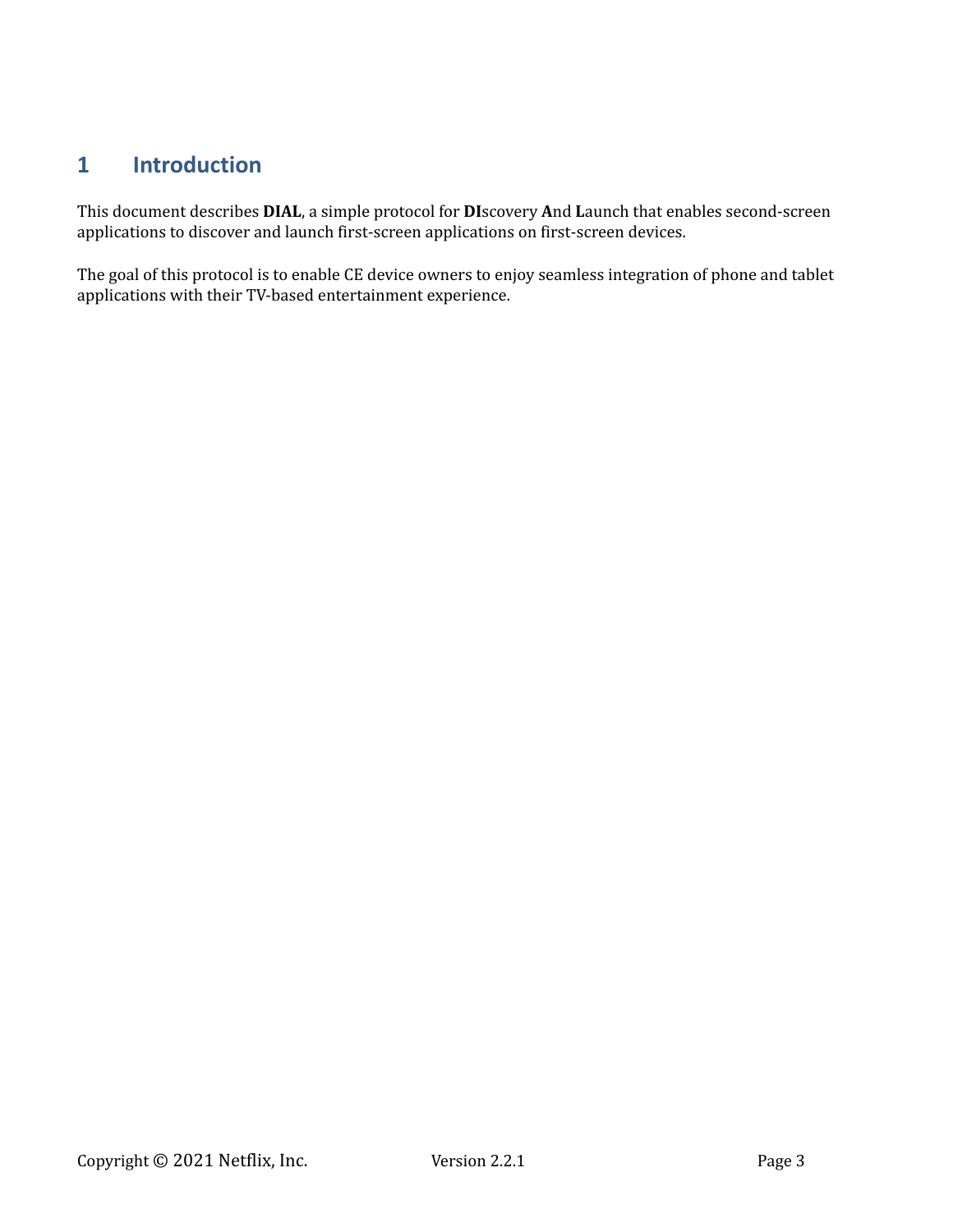# **2 Terminology**

**First-screen**: a TV, Blu-ray player, set-top-box, or similar device

**Second-screen**: a smartphone, tablet, or similar device

**DIAL Server:** a device implementing the server side of the DIAL protocol, usually a first-screen device. **DIAL Client**: a device that can discover and launch applications on a DIAL server, usually a

second-screen device.

**Low Power Mode:** a mode where the device running the DIAL server goes into sleep and the CPU is halted.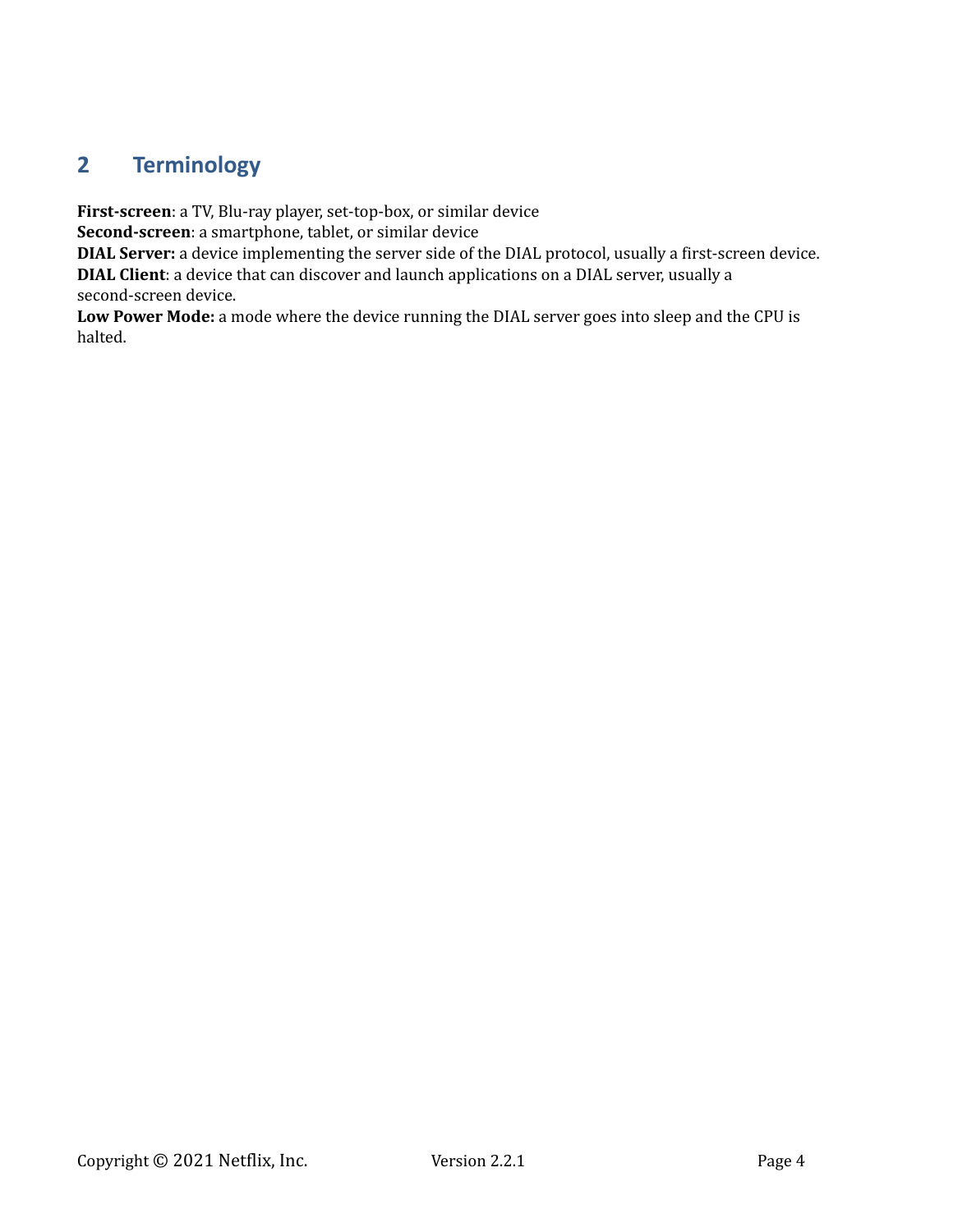# **3 Example Use Cases**

The following methods are suggested for using DIAL and for establishing communication between second-screen and first-screen applications:

- First-screen service
- Second-screen service
- Cloud service
- Connecting a second-screen application to a running first-screen application
- Test automation

The first three of these methods are compatible with the process described in section 7 for using Wake-on-LAN (WoL) or Wake on Wireless LAN (WoWLAN) to power up a first-screen device. The fourth method presumes that the first-screen device is already running, so WoL and WoWLAN are not relevant to that use case.

# **3.1 First-Screen Service**

A Netflix application on an iPhone discovers a Netflix-enabled TV and then launches the Netflix application on the TV to watch a movie. Steps (a), (b), and (c) are covered by DIAL, steps (d) and (e) are Netflix-specific and outside the scope of this document:

(a) Netflix application on iPhone discovers the DIAL service on the networked TV.

(b) Netflix application on iPhone uses DIAL to ask TV to launch the Netflix application. The DIAL server MAY pass a URL to the Netflix application, which the application could use to relay information to the DIAL server.

(c) Netflix application on TV optionally returns additional information to the DIAL server.

(d) Netflix application on iPhone discovers the Netflix application on TV.

(e) Netflix application on iPhone and the Netflix application on TV communicate to show the movie.

## **3.2 Second-Screen Service**

A YouTube application on an Android tablet discovers a YouTube-enabled TV and then launches the YouTube application on the TV to play a video. After the video ends, the TV returns to the previously playing TV show. Steps (a), (b), and (c) are covered by DIAL, step (d) is YouTube-specific and outside the scope of this document:

(a) YouTube application on tablet discovers DIAL service on the networked TV.

(b) YouTube application on tablet uses DIAL to ask TV to launch the YouTube application, passing an IP/port corresponding to the YouTube application on the tablet. In addition to the IP/port, the DIAL server MAY also pass a URL to the YouTube application, which the first-screen application could use to relay information to the DIAL server.

(c) YouTube application on TV optionally returns additional information to the DIAL server.

(d) YouTube application on TV communicates with the YouTube application on tablet to show the video, then exits back to normal TV UI.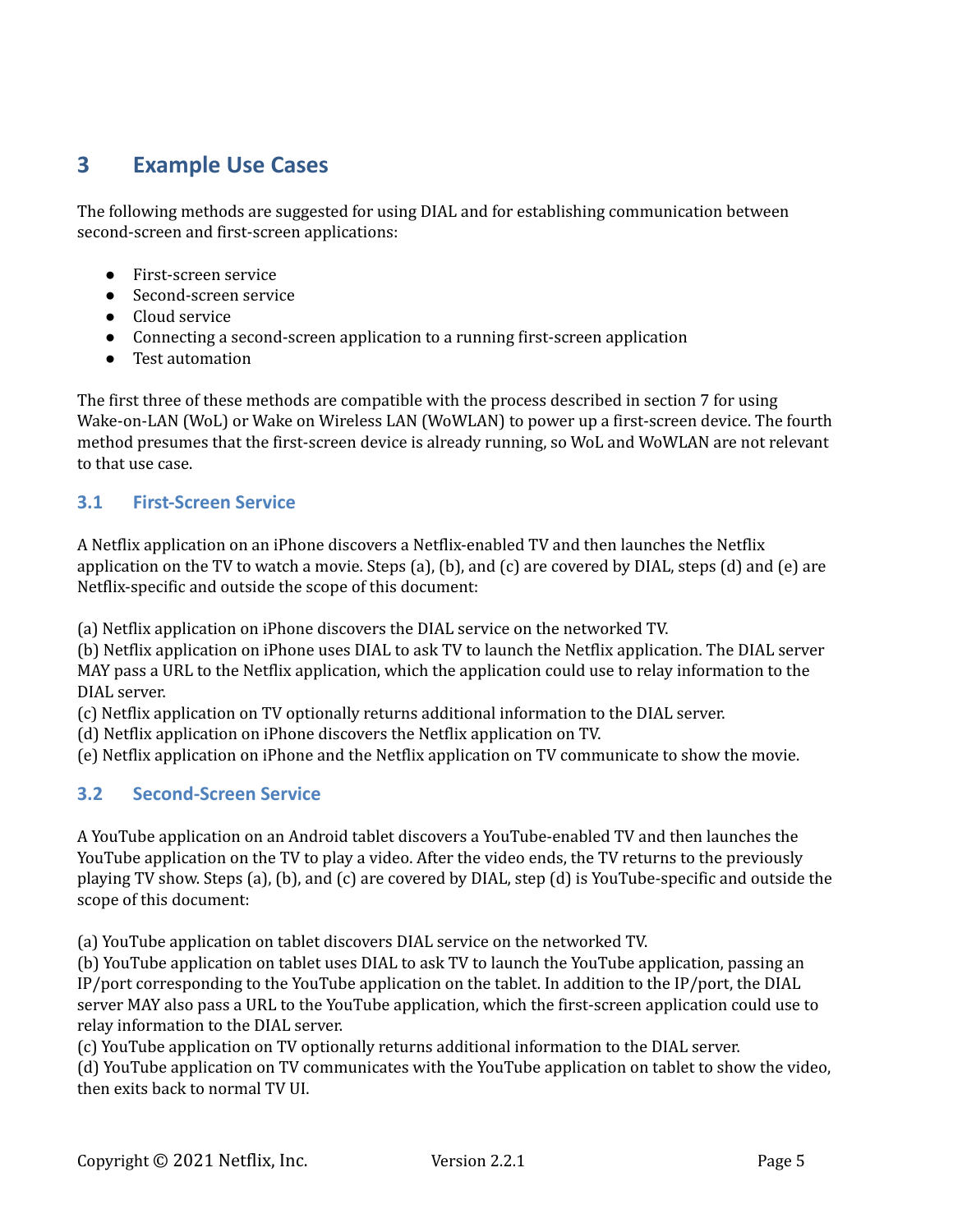## **3.3 Cloud Service**

A (fictitious) WebcamX application on an Android phone discovers a WebcamX-enabled TV and then launches the browser-based HTML5 WebcamX application on the TV to display a webcam stream. Steps (a), (b), and (d) are covered by DIAL, steps (c) and (e) are WebcamX-specific and outside the scope of this document:

(a) WebcamX application on phone discovers DIAL service on the networked TV.

(b) WebcamX application on phone uses DIAL to ask TV to launch an HTML5-based browser starting with the URL for the WebcamX application, passing a unique token based on a random number. In addition to the random number, the DIAL server MAY also pass a URL to the WebcamX application, which the application could use to relay information to the DIAL server.

(c) WebcamX application on TV communicates with a cloud-based WebcamX server, making the server aware of the unique token created in step (b).

(d) WebcamX application on TV optionally returns additional information to the DIAL server. (e) WebcamX application on phone communicates with the WebcamX application on TV via a cloud-based WebcamX server, using the unique token to enable the server to correctly route traffic between the two applications.

## **3.4 Connecting a Second-Screen Application to a Running First-Screen Application**

A second-screen device discovers a DIAL service on a networked TV. The device sends a request to determine whether a YouTube application is available on the TV, and the DIAL server response indicates that the application is, in fact, already running. The DIAL response – see step  $(c)$  – includes the data from step (c) in section 3.2. (Such data is also communicated in step (c) of sections 3.1 and 3.3.) That information enables the device to connect directly to the YouTube application on the TV. Steps (a), (b), and (c) are covered by DIAL; step (d) is YouTube-specific and outside the scope of this document.

(a) YouTube application on Android phone discovers DIAL service on the networked TV.

(b) YouTube application on Android phone uses DIAL to request information about the status of the YouTube application on the TV, such as whether the application is installed on the TV and, if so, if it is stopped or running.

(c) The DIAL server response indicates that the application is already running. The response also contains additional data that enables the YouTube application on the Android phone to communicate with the running instance of the YouTube TV application.

(d) YouTube application on Android phone connects directly to running instance of the YouTube TV application.

## **3.5 Test Automation**

DIAL has proved to be a great tool for test automation on retail devices. The ability to start and stop an application from a DIAL client as well as detect the applications state provides important building blocks for test automation.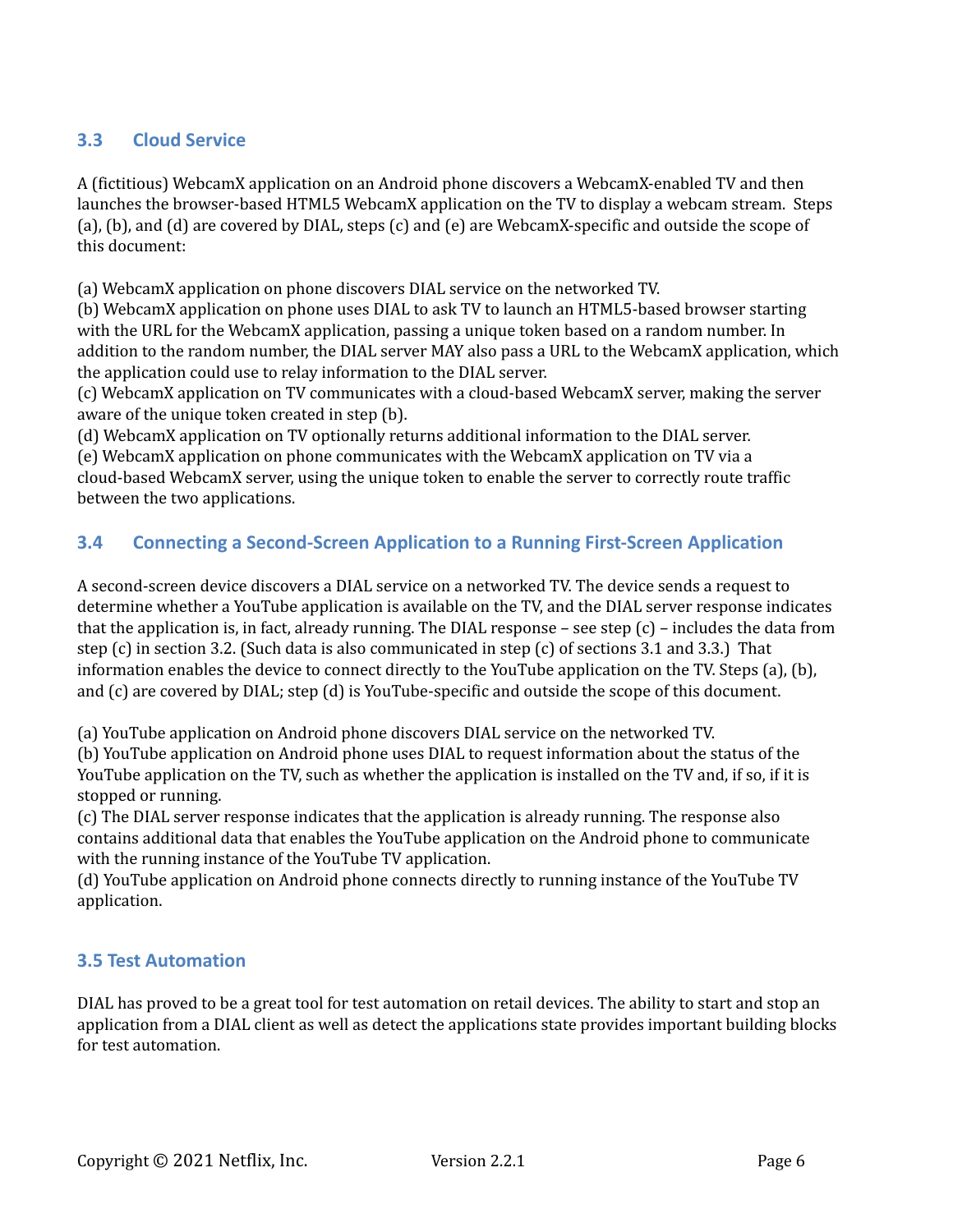**Forcing Low Power Mode**

DIAL version 2.2 adds the ability to force first screen devices into low power mode.

# **4 Protocol Overview**

The DIAL protocol has two components: **DIAL Service Discovery** and the **DIAL REST Service**.

*DIAL Service Discovery* enables a DIAL client device to discover DIAL servers on its local network segment and obtain access to the DIAL REST Service on those devices.

The *DIAL REST Service* enables a DIAL client to query, launch, and optionally stop applications on a DIAL server device.

DIAL Service Discovery is achieved using a new Search Target within the SSDP protocol defined by UPnP [1] and an additional header in the response to an HTTP request for the UPnP device description.

The DIAL REST Service is accessed using HTTP [2].

DIAL clients and servers SHALL support the requirements of Section 2.1 of [1]. In particular, HTTP 1.0 SHALL be supported and support of HTTP 1.1 is RECOMMENDED.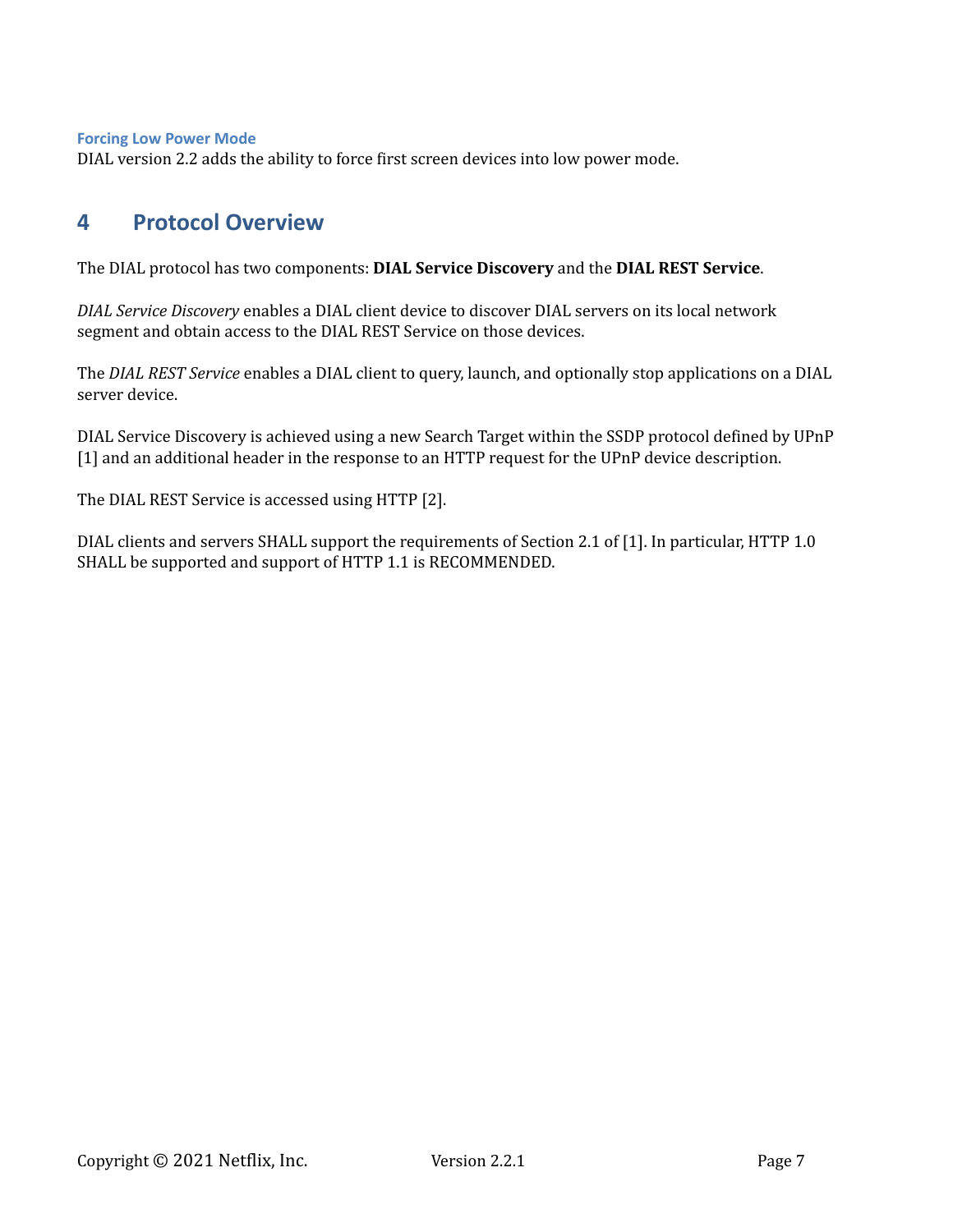# **5 DIAL Service Discovery**

The DIAL Service Discovery protocol is based on SSDP (Simple Service Discovery Protocol) version 1.1 as defined in UPnP [1] and HTTP [2] and is illustrated in the following figure:



A DIAL client SHOULD support connections to the collection of:

- Active DIAL servers discovered during this process *and*
- WoL- and WoWLAN-capable DIAL servers that the DIAL client previously discovered while the client was connected to the same wireless network SSID. (Note that WoL-capable servers do not need to connect to a wireless network SSID and WoWLAN-capable servers might connect to a different wireless network SSID than the DIAL client.)

## *Implementation Note:*

• If the DIAL client is not connected to a WiFi network, it will not be able to connect to devices using *WoL or WoWLAN. In that case, the client would only support connections to active DIAL servers discovered during the DIAL Service Discovery process. This does not apply to the test automation use case and any network connection (e.g., ethernet) can be used.*

## **5.1 M-SEARCH Request**

A DIAL client that wishes to discover DIAL servers SHALL send an M-SEARCH request as defined in Section 1.3.2 of [1] over UDP to the IPv4 multicast address 239.255.255.250 and UDP port 1900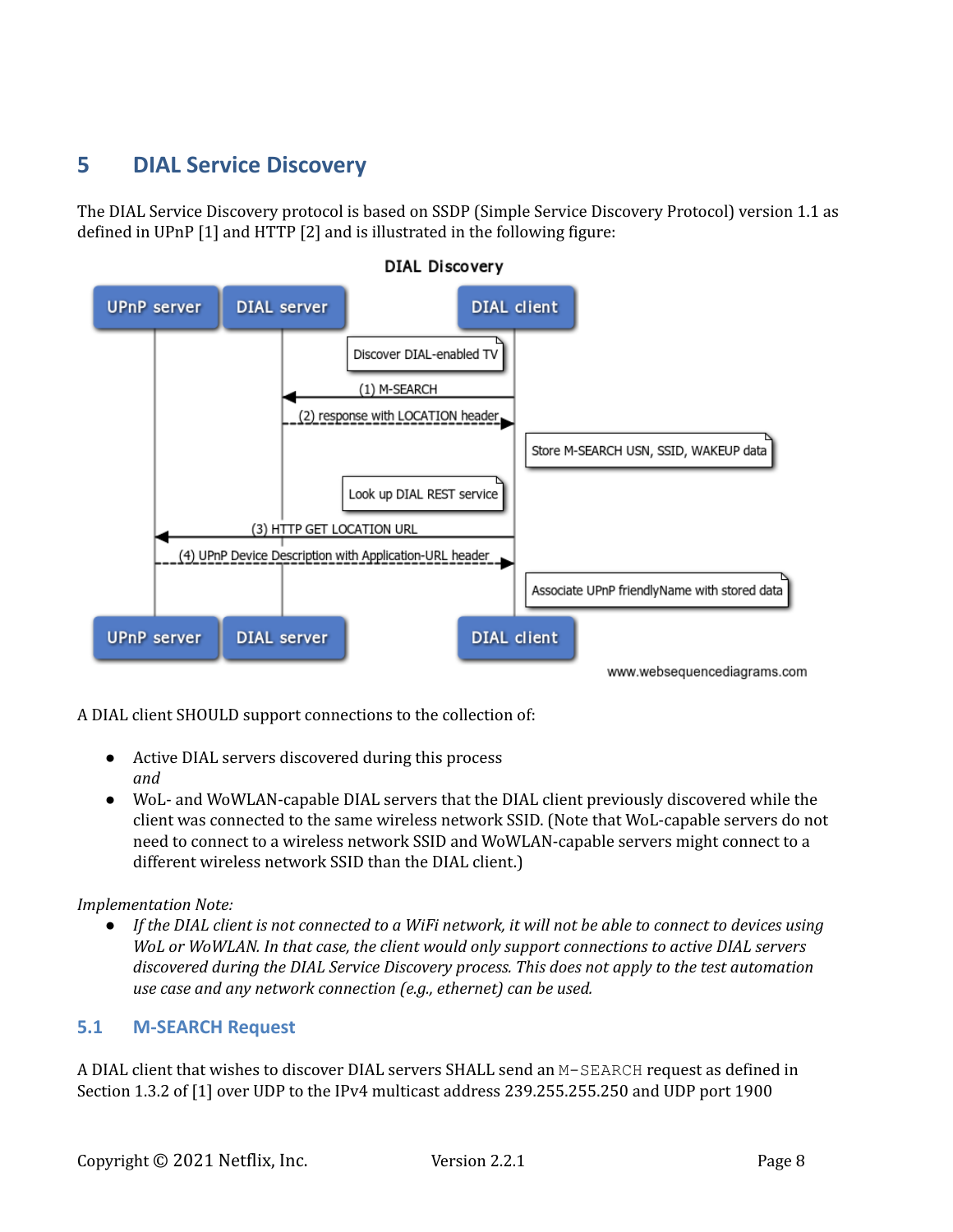including the Search Target header  $(ST)$  with the following value defined by this specification:

```
urn:dial-multiscreen-org:service:dial:1
```
## **5.2 M-SEARCH Response**

An SSDP/UPnP server receiving an M-SEARCH request with the Search Target defined above shall respond as defined in Section 1.3.3 of [1].

### **5.2.1 Processing an M-SEARCH Response**

The M-SEARCH response SHALL contain the following information:

- The LOCATION header SHALL contain an absolute HTTP URL for the UPnP description of the root device. The host portion of the URL SHALL either resolve to an IPv4 address or be an IPv4 address.
- The Search Target header (ST) of the response SHALL contain the identifier defined in Section 5.1.
- The WAKEUP SSDP header SHALL NOT be present unless both of the following conditions are true, and it SHALL be present when these conditions are true:
	- The DIAL-enabled device supports WoL or WoWLAN.
	- WoL or WoWLAN is currently enabled for the device.

The header value contains two parameters. An equals sign (=) separates each parameter from its value, and a semicolon separates the two parameters in the header value.

- MAC: The MAC address of the first-screen device's wired or wireless network interface that is currently in use.
- Timeout: The estimated upper bound of the duration, measured in seconds, of the time needed to wake the DIAL server device and then start its DIAL server. This value measures the time starting when the WoL magic packet is sent to the time that the DIAL server is running and able to respond to DIAL Discovery Service requests.

Note that it is possible for a DIAL client to discover the same DIAL server over different interfaces. The DIAL client SHALL use the M-SEARCH response's USN (Unique Service Name) header value to deduplicate the list of discovered DIAL servers.

Annex B (example B.2) shows a sample M-SEARCH response.

## **5.2.2 Storing Data About DIAL-Enabled Devices that Support DIAL Wake-Up**

The DIAL client device SHALL persist certain information about discovered DIAL server devices that support WoL or WoWLAN. This information enables the client to use DIAL Wake-up, as discussed in section 7.3, to power on a DIAL server device at later times if that device is inactive.

If the M-SEARCH response discussed in section 5.2 contains the WAKEUP header, the client device SHALL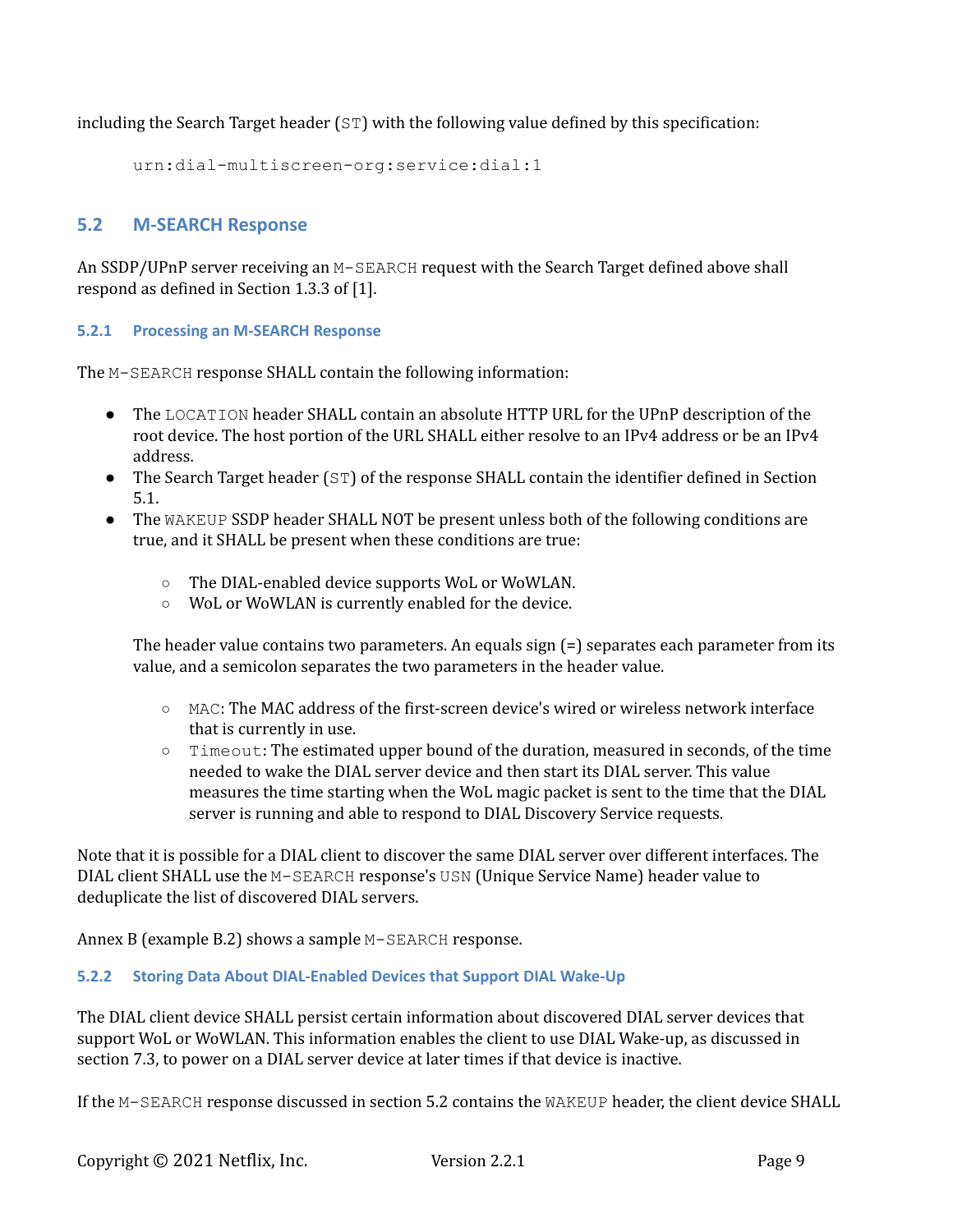persist the following information:

- The USN from the M-SEARCH response.
- The wireless SSID it is using. This value will help the DIAL client device avoid future attempts to wake devices that are unavailable on a given network. If the SSID is not defined and the BSSID is available, that value can be used instead.
- The MAC parameter value from the WAKEUP header.
- The Timeout parameter value from the WAKEUP header.

*Implementation Notes:*

- *The UPnP friendlyName field of the device description response, which is discussed in section 5.4,* may also be a useful value to store. For example, this value is helpful when giving users a choice of *DIAL server devices to interact with.*
- *● Even if the M-SEARCH response does not contain the WAKEUP header, it may be useful to store* information that could be used to list DIAL servers that had previously been found on the same SSID *that the DIAL client is using but that have not yet responded to the M-SEARCH request.*

## **5.3 Device Description Request**

On receipt of the M-SEARCH response, the DIAL client MAY issue an HTTP GET request to the URL received in the LOCATION header of the M-SEARCH response. Generally, a DIAL client uses the M-SEARCH request and response to verify that the DIAL server device is still available and does not need to repeat requests for the device description. (*Note that matching of SSDP header field names is case-insensitive.*)

## **5.4 Device Description Response**

On receipt of a valid HTTP GET for the device description, a DIAL server SHALL respond with an HTTP response containing the UPnP device description as defined in Section 2 of [1].

In addition to the requirements of [1], the request SHALL NOT be redirected.

If the request is successful, the HTTP response SHALL contain an additional header field, Application-URL, the value of which SHALL be an absolute HTTP URL. This URL, minus any trailing slash ('/') character, identifies the DIAL REST Service and is referred to as the *DIAL REST Service URL*. The host portion of the URL SHALL either resolve to an IPv4 address or be an IPv4 address.

The format of the Application-URL header field is defined as follows, following the ABNF notation of [2]:

Application-URL = "Application-URL" ":" absoluteURI

A DIAL client receiving this response SHALL use the provided URL to access the DIAL REST service defined below. (*Note that matching of HTTP header names is case-insensitive.*)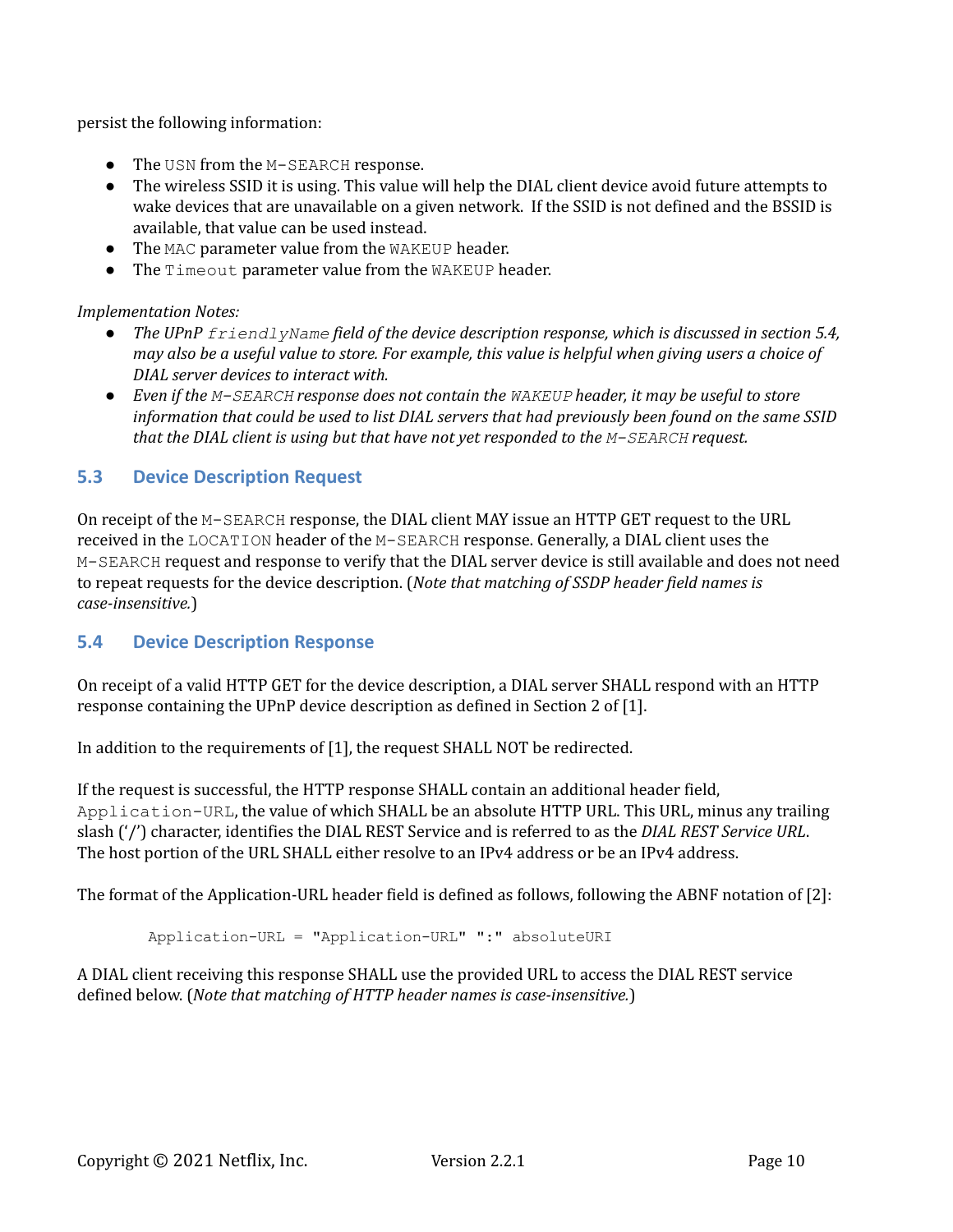# **6 DIAL REST Service**

The DIAL REST service represents applications (for example Netflix, YouTube, etc.) as resources identified by URLs. Operations related to an application are performed by issuing HTTP requests against the URL for that application. This URL is known as an *Application Resource URL*.

The Application Resource URL for an application is constructed by concatenating the *DIAL REST Service URL,* a single slash character *('/')* and the *Application Name*.

The Application Name for each application is defined by the application provider. Application Names MUST be registered in the DIAL Registry (See Section 9).

## **6.1 Querying for Application Information**

### **6.1.1 Client Request**

A DIAL client that wishes to discover information about an application SHALL send an HTTP GET request to the Application Resource URL.

A DIAL client that supports DIAL 2.1 and higher SHOULD include a client DialVer query parameter set to its supported DIAL version (e.g., "2.1"). This is required in order to provide backwards compatibility with older clients.

### **6.1.2 Server Response**

On receipt of a GET request, the DIAL server SHALL first extract the Application Name from the request URL. If the GET request is invalid or cannot be processed to extract the Application Name, the server SHALL return the appropriate HTTP response code as defined in [2].

If the Application Name is not recognized, the server SHALL return an HTTP response with response code 404 Not Found.

Otherwise the DIAL server SHALL return an HTTP response with response code 200 OK. The MIME type of the response SHALL be  $\text{text}/\text{cm}1$  and the character encoding SHALL be UTF-8 and SHALL be explicitly indicated with the charset MIME parameter.

The XML document SHALL conform to the schema defined in Annex A except that unrecognized XML elements and attributes MUST be ignored by the client. The semantics of this document are described in the following table:

| Element or @attribute | Definition                                                         |  |  |
|-----------------------|--------------------------------------------------------------------|--|--|
| service               | Encapsulates the DIAL server response.                             |  |  |
| @xmlns                | Identifies the XML namespace for the response. The value will be   |  |  |
|                       | urn:dial-multiscreen-org:schemas:dial                              |  |  |
| CdialVer              | Identifies the DIAL protocol version associated with the response. |  |  |
| name                  | Contains the Application Name                                      |  |  |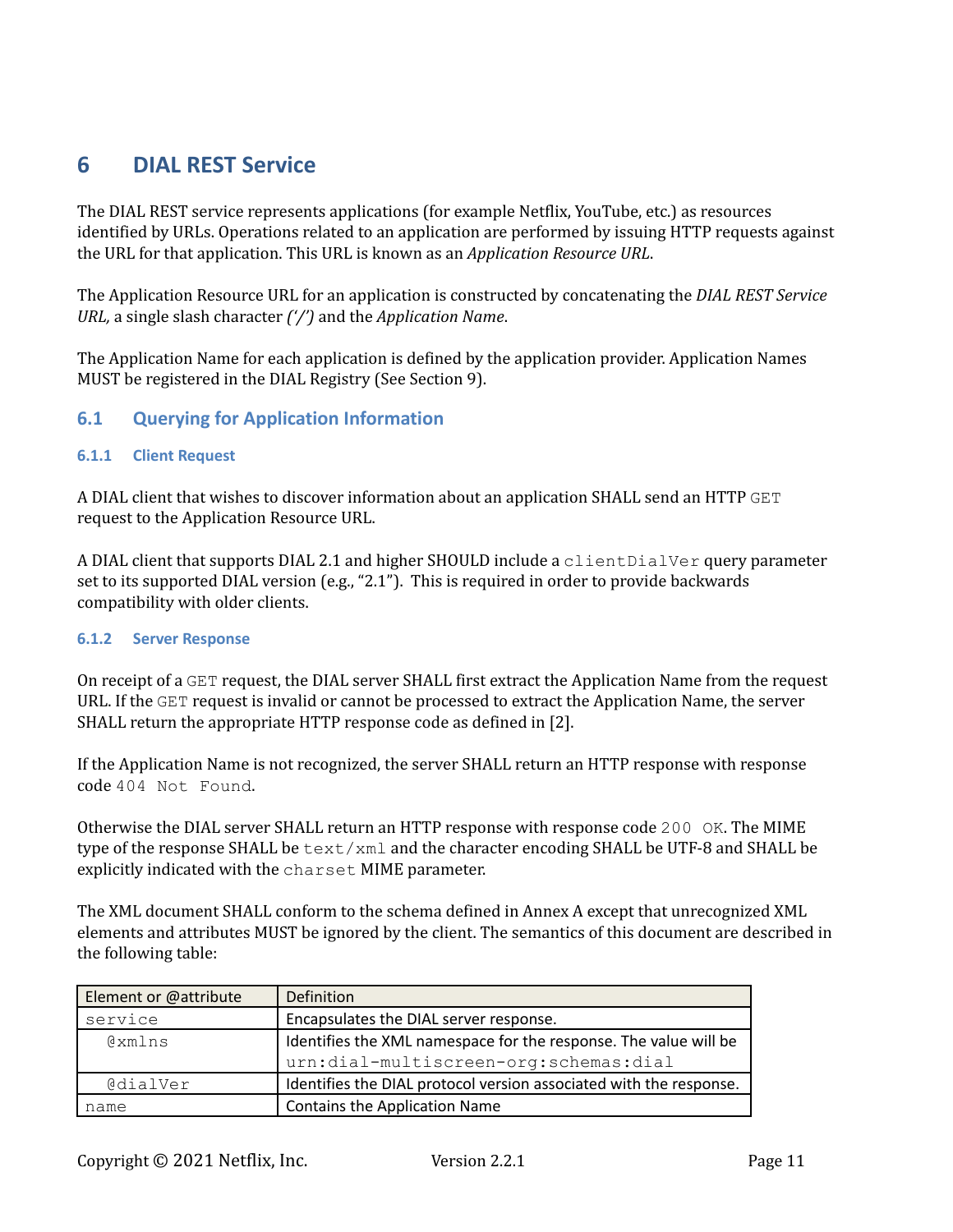| options        |                                                                                           |  |
|----------------|-------------------------------------------------------------------------------------------|--|
| GallowStop     | Valid values are:                                                                         |  |
|                | • true: Indicates that the DELETE operation described in                                  |  |
|                | Section 6.4.2 is supported. This is the default value.                                    |  |
|                | • false: Indicates that the DELETE operation described in                                 |  |
|                | Section 6.4.2 is not supported.                                                           |  |
| state          | Valid values are:                                                                         |  |
|                | • running: Indicates that the application is installed and either<br>starting or running. |  |
|                | • stopped: Indicates that the application is installed and not                            |  |
|                | running.                                                                                  |  |
|                | • installable= <url>: Indicates that the application is not</url>                         |  |
|                | installed but is available for installation. The <url> in the value</url>                 |  |
|                | MUST contain an absolute HTTP URL. The host portion of the URL                            |  |
|                | SHALL either resolve to an IPv4 address or be an IPv4 address. A                          |  |
|                | DIAL client may initiate installation of the application on the                           |  |
|                | DIAL server by sending an HTTP GET request to the provided<br>URL.                        |  |
|                | • hidden: Indicates that the application is running but is not                            |  |
|                | currently visible to the user. (NEW since 2.1. This state SHOULD                          |  |
|                | ONLY be returned if the DIAL client supports DIAL 2.1 or higher as                        |  |
|                | indicated by the clientDialVer query string parameter.                                    |  |
|                | Otherwise, stopped is returned for backwards compatibility).                              |  |
|                |                                                                                           |  |
|                | Any other value is invalid and SHOULD be ignored.                                         |  |
| link           | This optional element SHOULD be included when an application                              |  |
|                | is running and the DIAL server supports DELETE requests as                                |  |
|                | described in section 6.4.2.                                                               |  |
| @rel           | The attribute value MUST be "run".                                                        |  |
|                |                                                                                           |  |
| @href          | The href attribute contains the resource name of the running                              |  |
|                | application, e.g. "run" or "pid-25352". This name SHOULD match                            |  |
|                | the last portion of the name returned in the 201 CREATED                                  |  |
|                | response (e.g. http://192.168.1.200:2342/apps/YouTube/run).                               |  |
|                |                                                                                           |  |
| additionalData | Contains zero or more elements that the specified application                             |  |
|                | posted, upon being launched, to the DIAL server. With the                                 |  |
|                | exception of names registered in the DIAL Additional Data                                 |  |
|                | Reserved Names registry, the names and values of those                                    |  |
|                | elements are selected by the first-screen application developer                           |  |
|                | and are outside the scope of this document.                                               |  |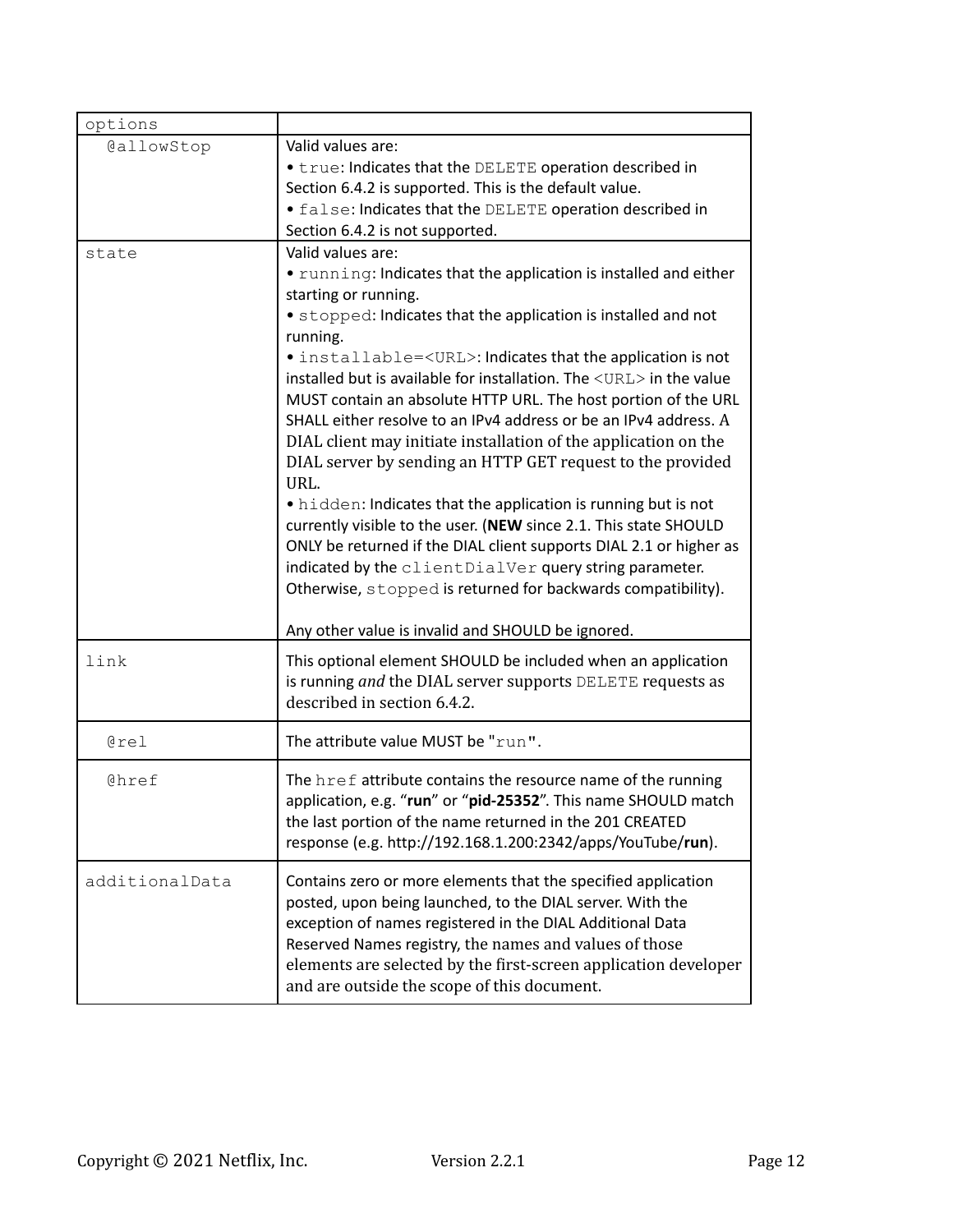DIAL servers MAY support client triggering of application installation for specific applications that are not currently installed.

The DIAL server SHALL return a state element the value of which begins with the string installable= as described in the table above when the following conditions are met:

- 1. Application Name is recognized.
- 2. The application is not installed.
- 3. DIAL server supports client triggering of application installation for this application.

The DIAL server SHALL return an HTTP response with response code 404 Not Found when the following conditions are met:

- 1. Application Name is recognized.
- 2. The application is not installed.
- 3. DIAL server does **not** support client triggering of application installation for this application.

### *Implementation note:*

● *If an application is installable, the client can choose whether or not to GET the installable URL provided. For example, the client (second-screen application) can present a choice to the user: "Application is not installed. Would you like to install it now?". The way the first-screen device handles the installation request is OEM-defined; options include immediate installation of the application, presentation of the application in a marketplace or similar application store, etc.*

### **6.1.3 State Tracking**

The application state reported by the DIAL server SHOULD always be correct no matter what caused an application state transition. For example, an application may quit or transition to a hidden state through its own mechanisms. Even though DIAL did not initiate the transition, the DIAL server should still report the correct state.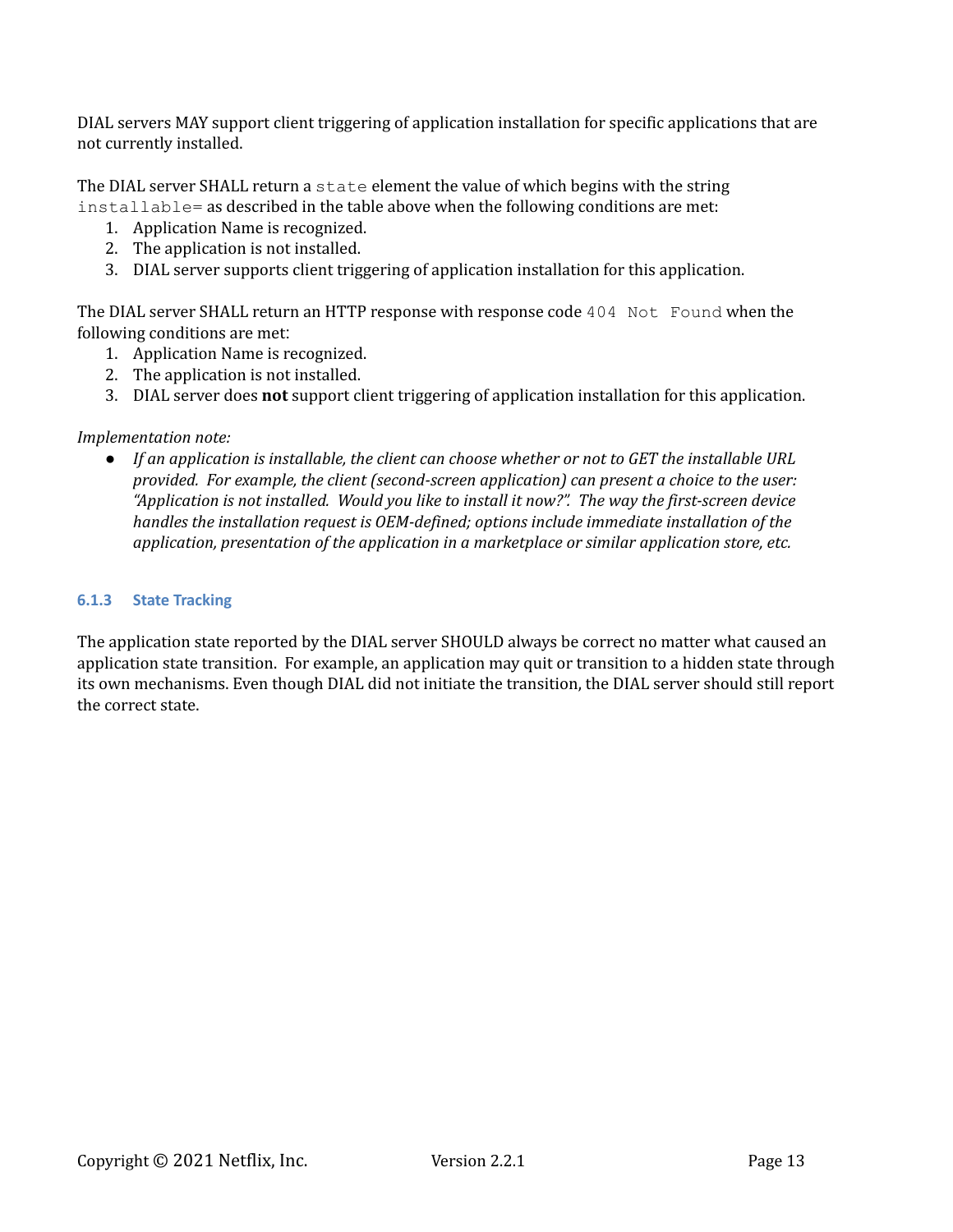## **6.2 Launching an Application**



### DIAL REST Service: Application launch

### **6.2.1 Client Request**

A DIAL client that wishes to launch an application on a DIAL server SHALL send an HTTP POST request to the Application Resource URL for the desired application.

A DIAL client connecting to a DIAL version 2.1 or higher SHOULD provide the DIAL client UPnP friendlyName as the query parameter friendlyName.

### *Implementation Note:*

● *Which applications are available to launch using DIAL is entirely at the discretion of the DIAL server implementer.*

The message body of the POST request, defined as the **DIAL payload**, MAY be empty or MAY contain an argument string to be passed to the application on launch or launch from the hidden state.

If the message body of the POST request is empty, a "Content-Length: 0" header SHOULD be sent to avoid receiving a possible "411 Length Required" error.

If the message body of the POST request is non-empty, the MIME type SHALL be  $text/p$ lain, the character encoding SHALL be UTF-8, and the character encoding SHALL be indicated explicitly by including the charset MIME parameter.

*Implementation Notes:*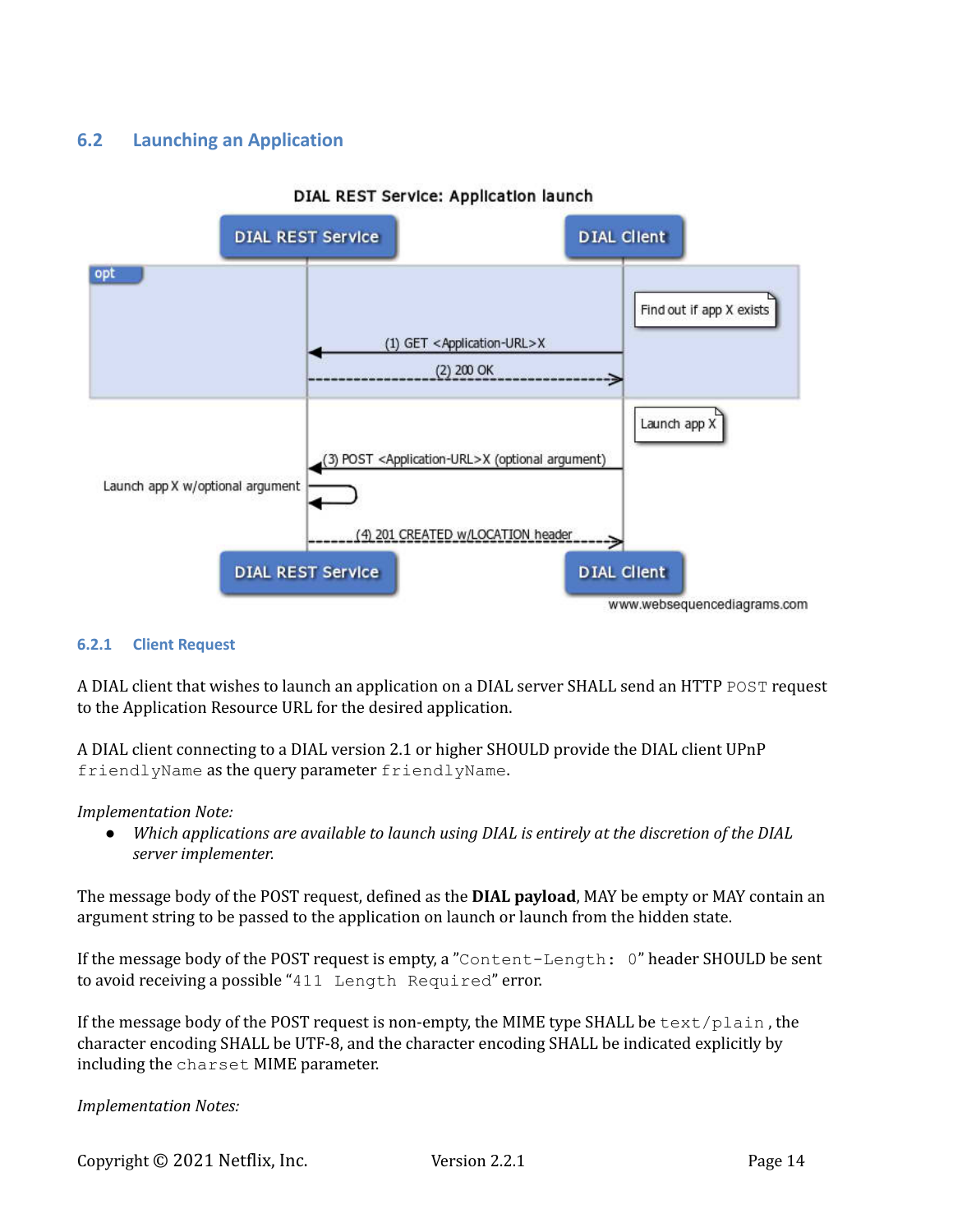- *How the argument is passed to the application may be platform- and application-specific and is outside the scope of this document.*
- *The format of the argument should match the requirements of the application being launched.* Key-value pairs, JSON, XML, etc. are all possible and the choice is outside the scope of this document.
- *DIAL servers MUST support argument strings up to 4KB in length. The DIAL server implementer MAY choose to support larger argument strings.*
- *A DIAL server MAY pass the argument string directly to the application: Applications MUST NOT assume that any security checks (such as character-encoding checks) have been performed and therefore MUST perform their own security checks on the argument data.*
- *The DIAL payload MUST be passed to the launched application in a way that ensures it cannot be used to circumvent fundamental security or integrity of the platform. For example, the DIAL payload SHOULD NOT be used to*
	- *directly define arbitrary command-line parameters when running a native application unless adequate protections are taken.*
	- *○ provide the actual executable name.*
	- *○ control process attributes like priority or ownership.*

## **6.2.2 Server Response**

On receipt of a valid POST request, the DIAL server SHALL first extract the Application Name from the POST URL. If the POST request is invalid or cannot be processed to extract the Application Name, the server SHALL return the appropriate HTTP response code as defined in [2].

The server SHALL respond, as indicated in the table below, depending on:

- whether the Application Name is not recognized.
- whether the content length of the message body exceeds the maximum size supported by the server.
- the current application state:
	- not started: the application is not running.
	- starting: the application is being started due to another DIAL REST Service request or for another reason.
	- running: the application is running.
	- $\circ$  hidden: the application is running but is not visible to the user.
- whether the message body is empty or non-empty.

DIAL servers MUST support any message body in a POST request with content length of 4KB or less.

In the table below, earlier rows take precedence over later ones. If the Action indicates a HTTP response code the server SHALL return an HTTP response with the indicated response code.

| <b>Application</b><br>recognized | <b>Message</b><br>body | <b>Application state</b> | <b>Action</b>                   |
|----------------------------------|------------------------|--------------------------|---------------------------------|
| No                               | any                    | n/a                      | 404 Not Found                   |
| Yes                              | too long               | n/a                      | 413 Request<br>Entity Too Large |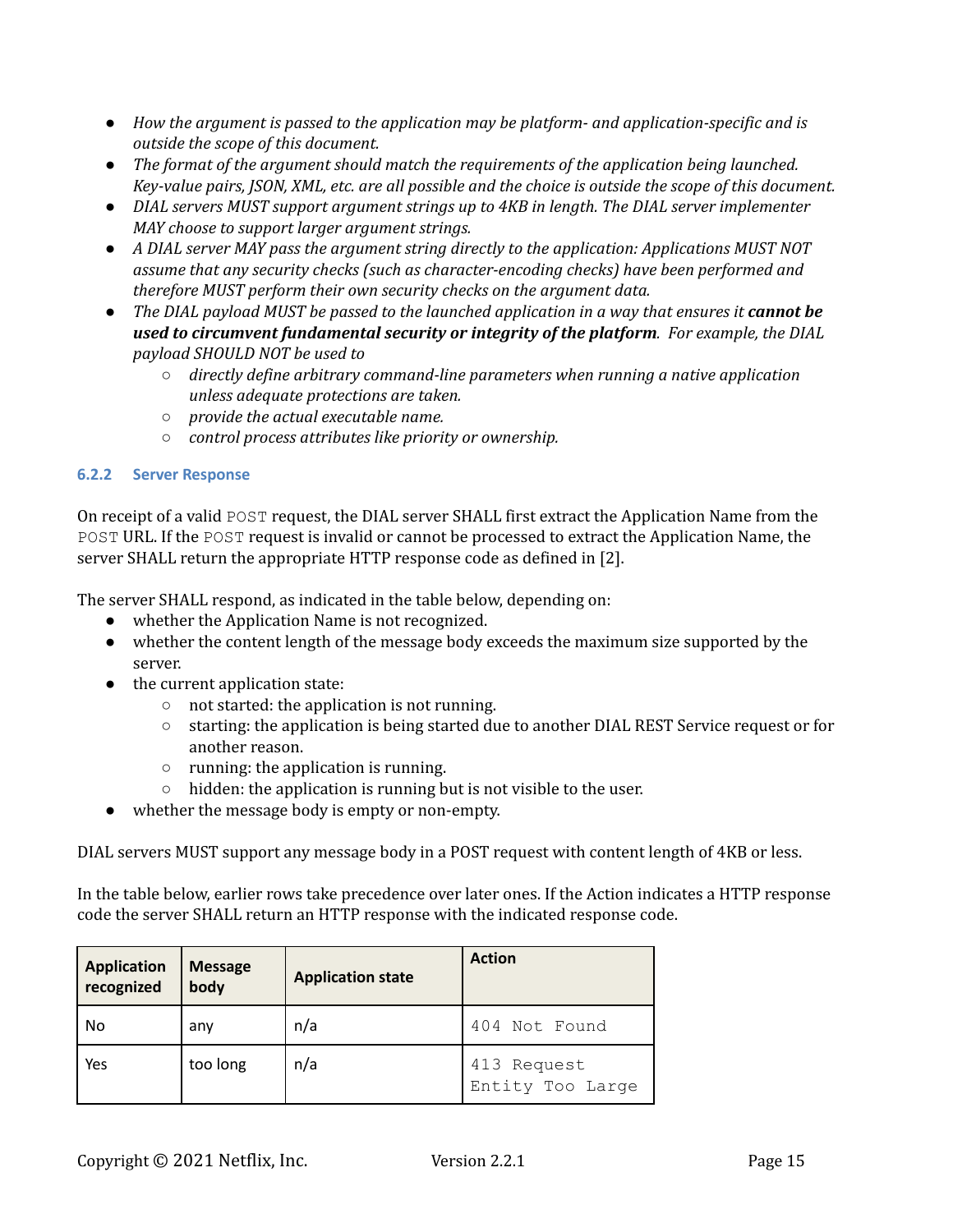| Yes | empty     | Not running or hidden | 201 Created<br>Start application<br>$^\star$                                        |
|-----|-----------|-----------------------|-------------------------------------------------------------------------------------|
| Yes | non-empty | Not running or hidden | 201<br>Created<br>Start application<br>$\star$<br>with provided<br>argument, if any |
| Yes | empty     | Starting <sup>1</sup> | 200<br>OK                                                                           |
| Yes | non-empty | Starting <sup>2</sup> | 200 OK                                                                              |
| Yes | empty     | Running               | 200 OK                                                                              |
| Yes | non-empty | Running               | Provide new argument<br>to application                                              |

If the application is running after the action specified above, the DIAL server SHALL return an HTTP response with response code 201 Created. In this case, the LOCATION header of the response shall contain an absolute HTTP URL identifying the running instance of the application, known as the *Application Instance URL*. The host portion of the URL SHALL either resolve to an IPv4 address or be an IPv4 address. No response body shall be returned.

DIAL servers MAY return 403 Forbidden when receiving an application launch request from an unknown DIAL client version 2.1 or higher. The first-screen device MUST implement a UI affordance that allows a user to authorize any further access from the DIAL client. The friendlyName query parameter passed in the launch command MAY be used in this UI affordance to provide additional context to the user. The DIAL server SHOULD track second-screen devices by MAC address. Authorizations should be persisted through first-screen device power cycles.

Otherwise, if the application cannot be successfully started or re-started for any reason, the DIAL server SHALL return an HTTP response with response code 503 Service Unavailable.

## *Implementation Note:*

- *If the application is already running and an argument is provided and the platform does not support providing new arguments to running applications, then the application should not be restarted with the new argument unless allowed by the application provider.*
- *To run the application, the host system should use a non-blocking form of "fork", "exec", "spawn", or equivalent that will catch any immediate error (like ENOMEM or EAGAIN) and map it to a 503 "Service Unavailable" error. If there is no error and the system command to run the application succeeds, then the application is running for the purposes of this specification.*

The Application Instance URL may be used to stop the running instance of the application, as described in section 6.4.

 $1$  Started by DIAL or by any other means, e.g. built-in menu, etc.

 $2$  Started by DIAL or by any other means, e.g. built-in menu, etc.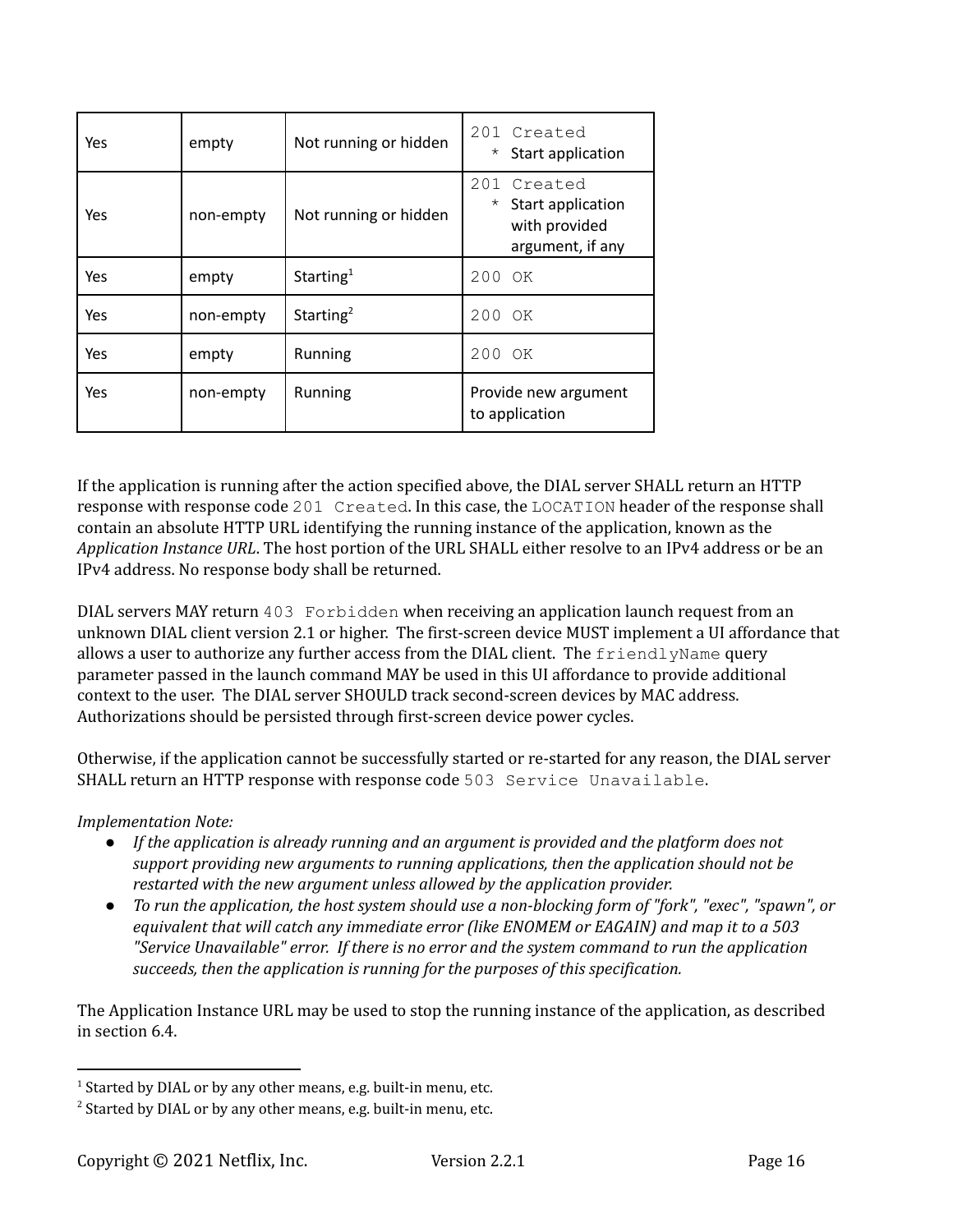### *6.2.2.1 HDMI-CEC Integration*

If a DIAL-enabled device connects to a display using HDMI and HDMI-CEC is available, then the device MUST emit the following HDMI-CEC commands in sequence every time a DIAL client successfully launches an application **to the foreground** on that device:

- 1. <Image View On>
- 2. <Active Source>

These commands enable the first-screen device to be played and become the active source for the display with a single button press. See the "One Touch Play" feature, which is described in Supplement 1 (Consumer Electronics Control) of the HDMI specification.

Note that a successful launch is considered to be any attempt to launch an application that results in a 2xx HTTP response code.

## **6.3 Sending Additional Data from a First-Screen Application to a DIAL Server**

An application launched or running on the first-screen device can send a small amount of data to the DIAL server. The DIAL server can then communicate that information to DIAL clients that connect to the DIAL server. The additional data could, for example, permit multiple second-screen devices to simultaneously connect to and interact with the first-screen application.



#### DIAL REST Service: Application launch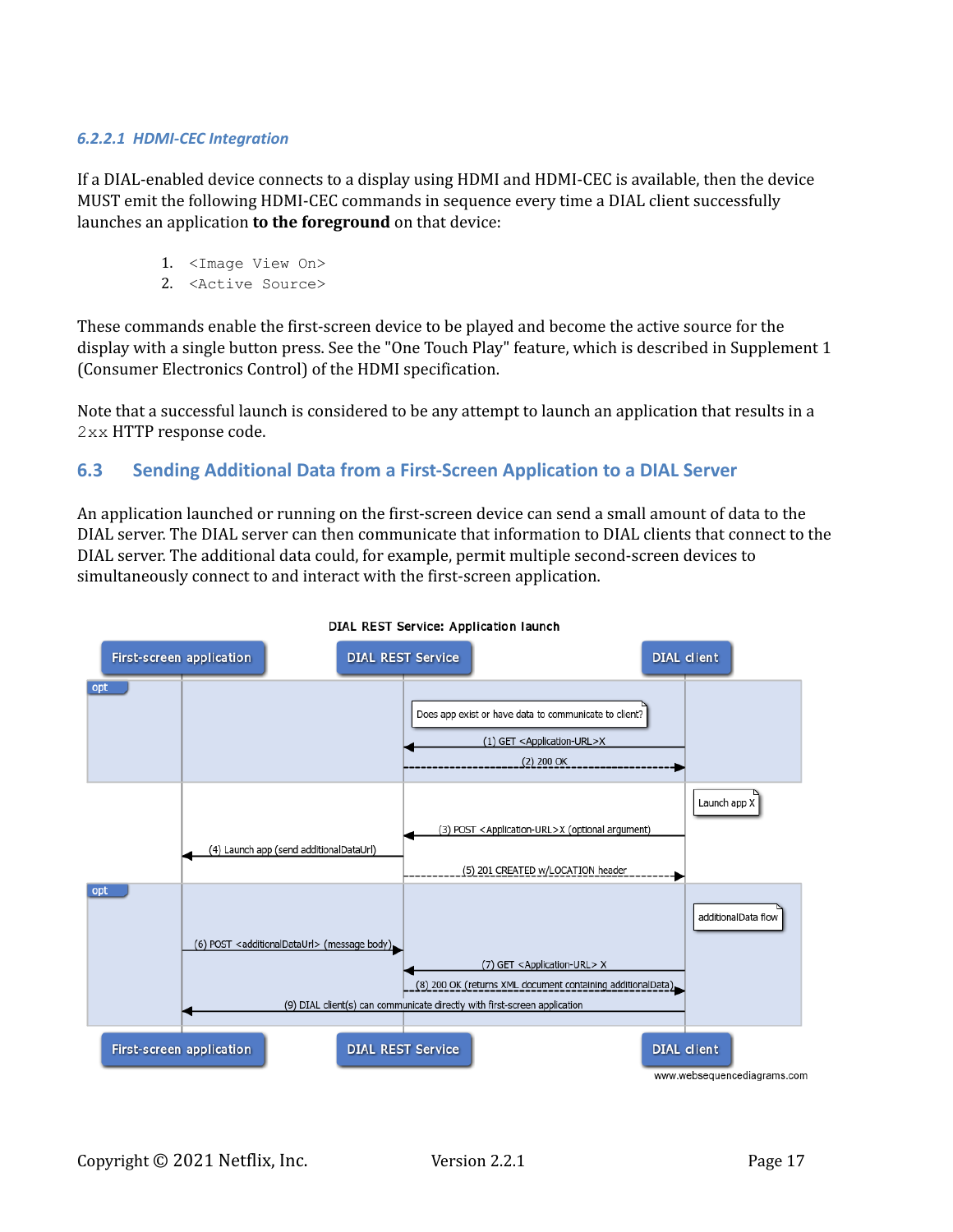The process diagram above illustrates the process by which a first-screen application can send data back to the DIAL server. The DIAL server can subsequently communicate to any second-screen device that contacts it. The following notes explain the image in more detail:

- Steps 1 through 5 show the same process as the image in section 6.2.
- Steps 1 and 7 represent the same type of request.
- Steps 2 and 8 represent the same type of response. Step 8 illustrates a situation in which the DIAL server's response contains an <additionalData> element.
- A DIAL server must support CORS to support the request made in step 6.
- Any process or mechanism that launches a first-screen application (step 4), such as a menu on the first-screen device, MUST send the additionalDataUrl shown in step 4 when launching the application. The additionalDataUrl enables steps 6 through 9 to occur regardless of which process launches the first-screen application.
- A second-screen application running on a DIAL client MAY be designed to check the  $\leq$ state> element in the response sent in steps 2 and 8 and follow a different flow if the application is already running. A second-screen application that does follow a different process depending on an application's state MUST implement steps 1 and 2 even though they are marked as optional.

For example, if a first-screen application supports multiple second-screen clients simultaneously, then a second-screen client must send the request in step 1 to determine whether the first-screen application is running. If the application is not running, the second-screen client launches the application (step 3). However, if the application is running, the second-screen client follows a different process (step 9).

## **6.3.1 Request to POST Additional Data from a First-Screen Application to DIAL Server**

When a first-screen application is launched, the launching service (DIAL server, TV menu, etc.) can send an additionalDataUrl to the application. The additionalDataUrl can be sent as a parameter, property, key, etc. The decision of how to send the additionalDataUrl is left to the DIAL server implementer.

If present, that parameter SHALL specify a URL that the first-screen application can use to POST additional data, structured as key-value pairs, to the DIAL server. (The DIAL server can subsequently relay that information to other DIAL clients that connect to the server as discussed in section 6.1.2.)

- If the additionalDataUrl is specified, that value MUST be sent to the first-screen application every time it is launched, even when the first-screen application is not started by the DIAL server. This ensures that the first-screen application can always communicate the additional data to the DIAL server.
- The URL MUST be unique for each application.
- The additionalDataUrl value MUST be URL-encoded using the rules defined in [5] for MIME type application/x-www-form-urlencoded.
- The URL host MUST be localhost or 127.0.0.1. This value SHALL be checked in the application.
- Using an additionalDataUrl of the form /apps/<app\_name>/dial\_data is RECOMMENDED. If the URL contains the application name, the DIAL server can easily identify the application to which data is being sent.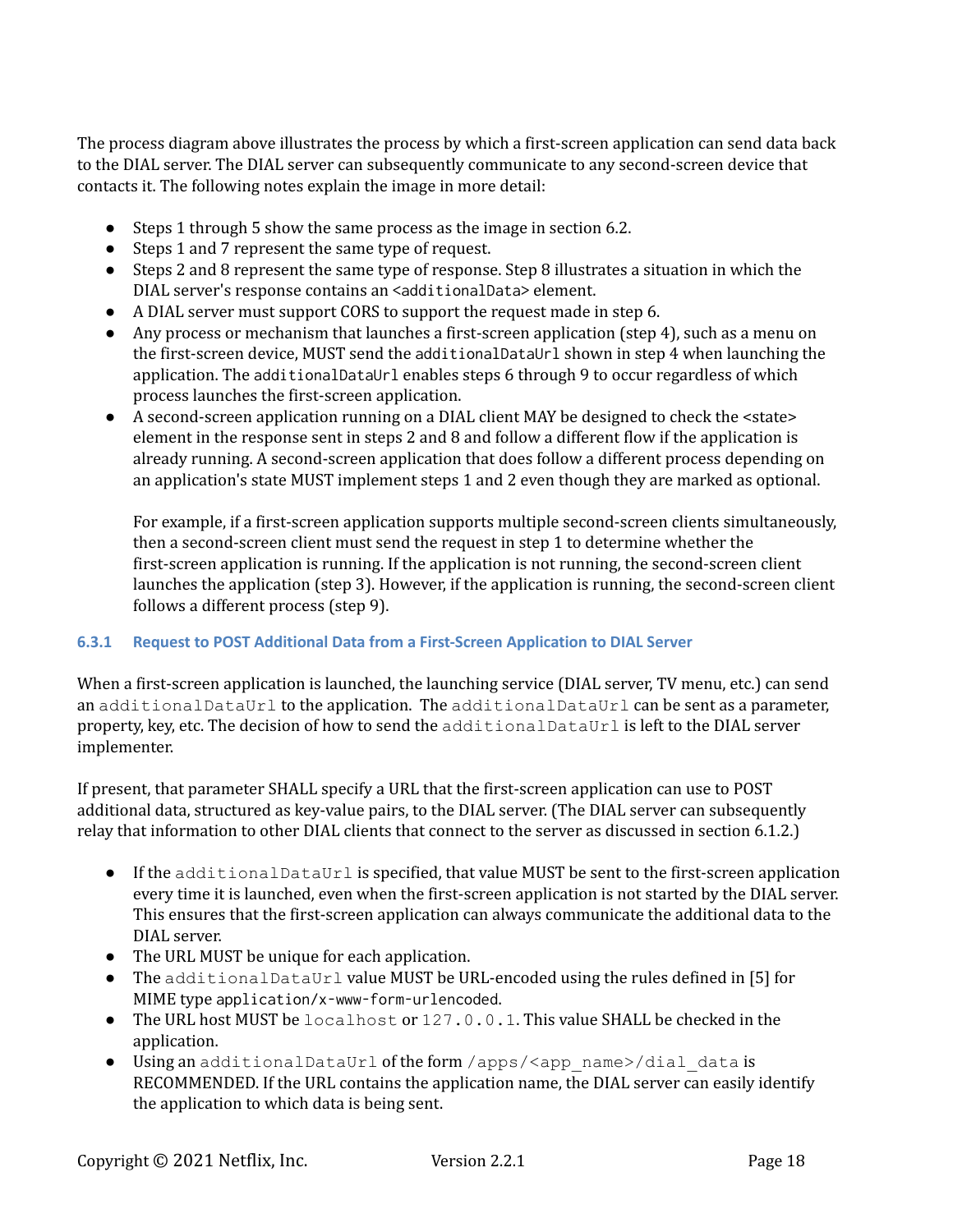• For the key-value pairs that the first-screen application sends to the DIAL server, the key names and their corresponding values are selected by the application provider and are outside the scope of this document. However, key names MUST be within the US-ASCII character range [0-9a-zA-Z]. Key names that fall outside of this range MUST be rejected with HTTP response code 400 Bad Request.

If a first-screen application receives an additionalDataUrl, the application should POST a request to that URL as soon as the additional data is available. The size of the POST request MUST be smaller than 4KB.

## *Security considerations:*

A first-screen application running on the application provider's domain needs to be able to call the additionalDataUrl that the DIAL server provides. To support this capability, the DIAL server MUST support Cross-Origin Resource Sharing (CORS) requests as defined in [4].

For example, the YouTube TV application running on [www.youtube.com](http://www.youtube.com) needs to call the DIAL server's additionalDataUrl. To provide this support, the DIAL server needs to add the following response header when handling requests to the application's additionalDataUrl (/apps/youtube/dial\_data):

Access-Control-Allow-Origin: <https://www.youtube.com>

## *Implementation Note:*

● *Each application MUST have a way to communicate its authorized domain to the DIAL server. This communication could occur at build time or by updating stored metadata. A hardcoded list of authorized domains MAY only be used for systems that cannot download applications dynamically.*

## **6.3.2 Process for Handling additionalData on a DIAL Server**

The key-value pairs that a first-screen application sends to the additionalDataUrl MUST be in the x-www-form-urlencoded body of a POST request to that URL. The DIAL server MUST decode the POST body according to the rules defined in the "application/x-www-form-urlencoded" section of [5] and MUST then store the decoded key-value pairs. (In [5], the key in a key-value pair is referred to as the "control name," and the value is referred to as the "control value.")

The DIAL server MUST include those key-value pairs, formatted as XML elements and element values, in responses (section 6.1.2) to all subsequent DIAL Application Information requests (section 6.1.1) pertaining to the same application. Each key-value pair is returned as a separate XML element nested inside the additionalData element as defined below:

- The element name is set to be the key in the key-value pair.
- The element value is set to be the value in the key-value pair. Note: You MUST apply the appropriate XML encoding for the element value as defined in section 2.4 of [6]. For example, if the value is "me & you", the correct encoded value is "me & amp; you".

Each time a DIAL server receives a POST request sent to an additionalDataUrl, the server MUST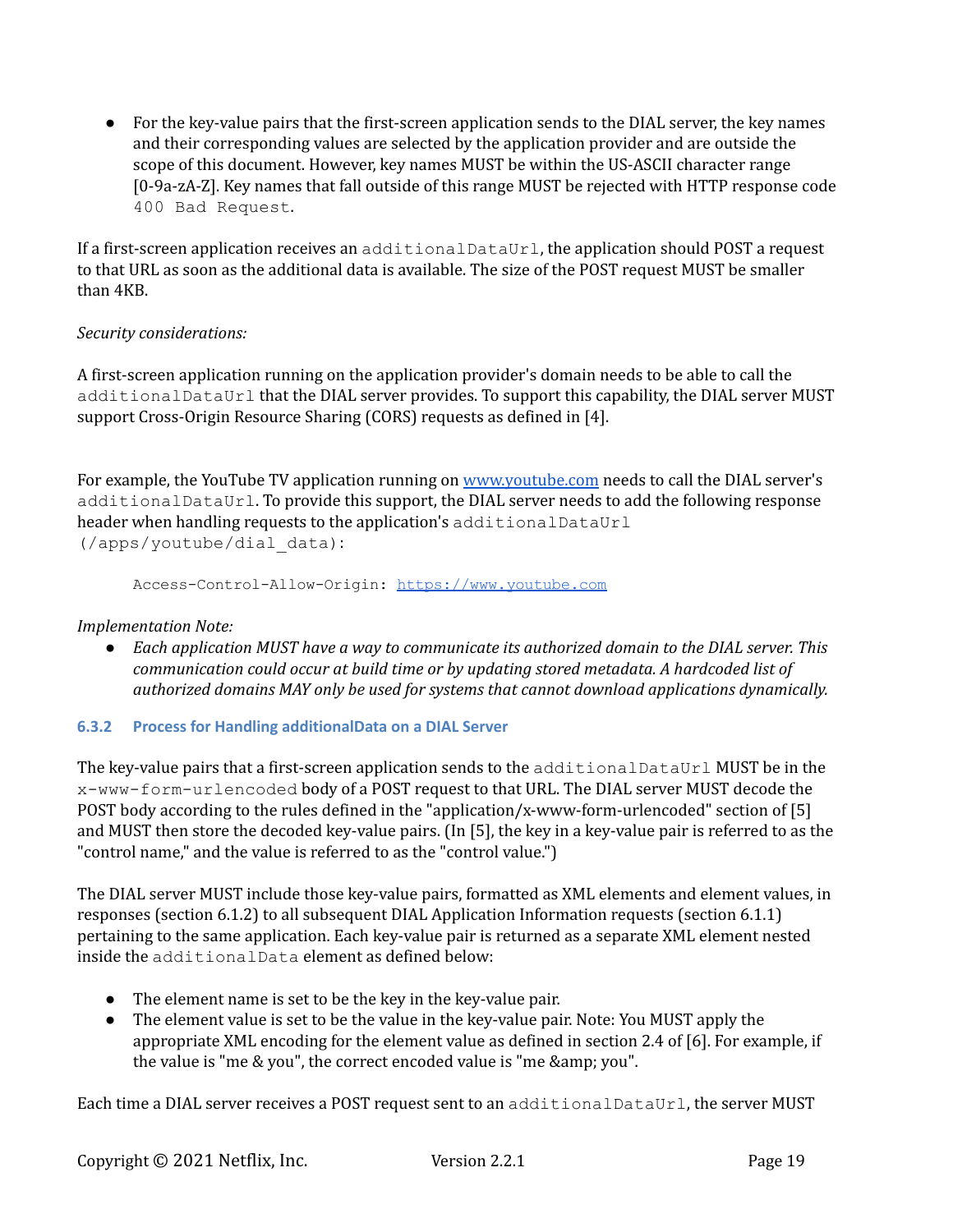replace all stored key-value pairs for the sending application with the key-value pairs in the request. For example, an application could clear a value by sending a request that omits a key-value pair sent in a previous request.

The key-value pairs stored for an application MUST always be returned in a DIAL Application Information response, even if the application is not currently running.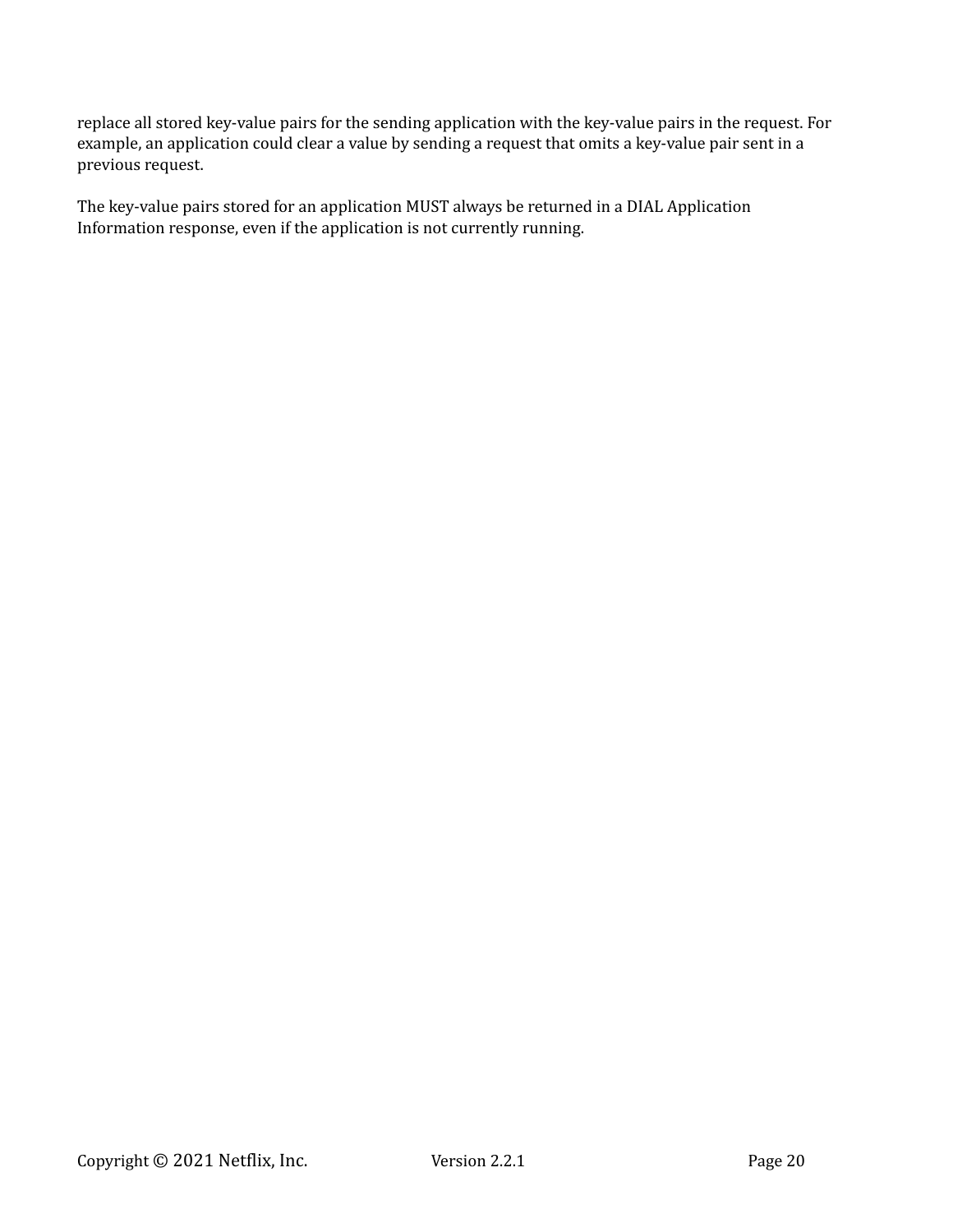## **6.4 Stopping an Application**

### **6.4.1 Client Request**

A DIAL client that wishes to stop a running instance of an application on a DIAL server SHALL send an HTTP DELETE request to the Application Instance URL.

#### **6.4.2 Server Response**

DIAL servers MUST support the DELETE request.

Upon receipt of a DELETE request, the DIAL server SHALL first determine whether the provided URL corresponds to a running application. If the DELETE request is invalid or cannot be processed to determine whether the provided URL corresponds to a running application, the server SHALL return the appropriate HTTP response code as defined in [2].

If the provided URL does not correspond to an application running in the foreground or in the background (hidden), the server SHALL return an HTTP response with response code 404 Not Found.

Otherwise, the server SHALL send an HTTP response with response code 200 OK and attempt to stop the running application. These two operations SHOULD be carried out asynchronously.

### **6.5 Hiding and Showing an Application**

DIAL 2.1 adds additional features that can be used by an automated test system to verify and validate an application lifecycle state as described in this UML state diagram.



State Transitions

- stop: the application should exit.
- hide: when the application is in the foreground, it should be sent to the background.
- launch: from any state, launching an application that accepts a DIAL payload should cause the DIAL payload to be sent to the application.

### **6.5.1 Hiding**

### **6.5.1.1 Client Request**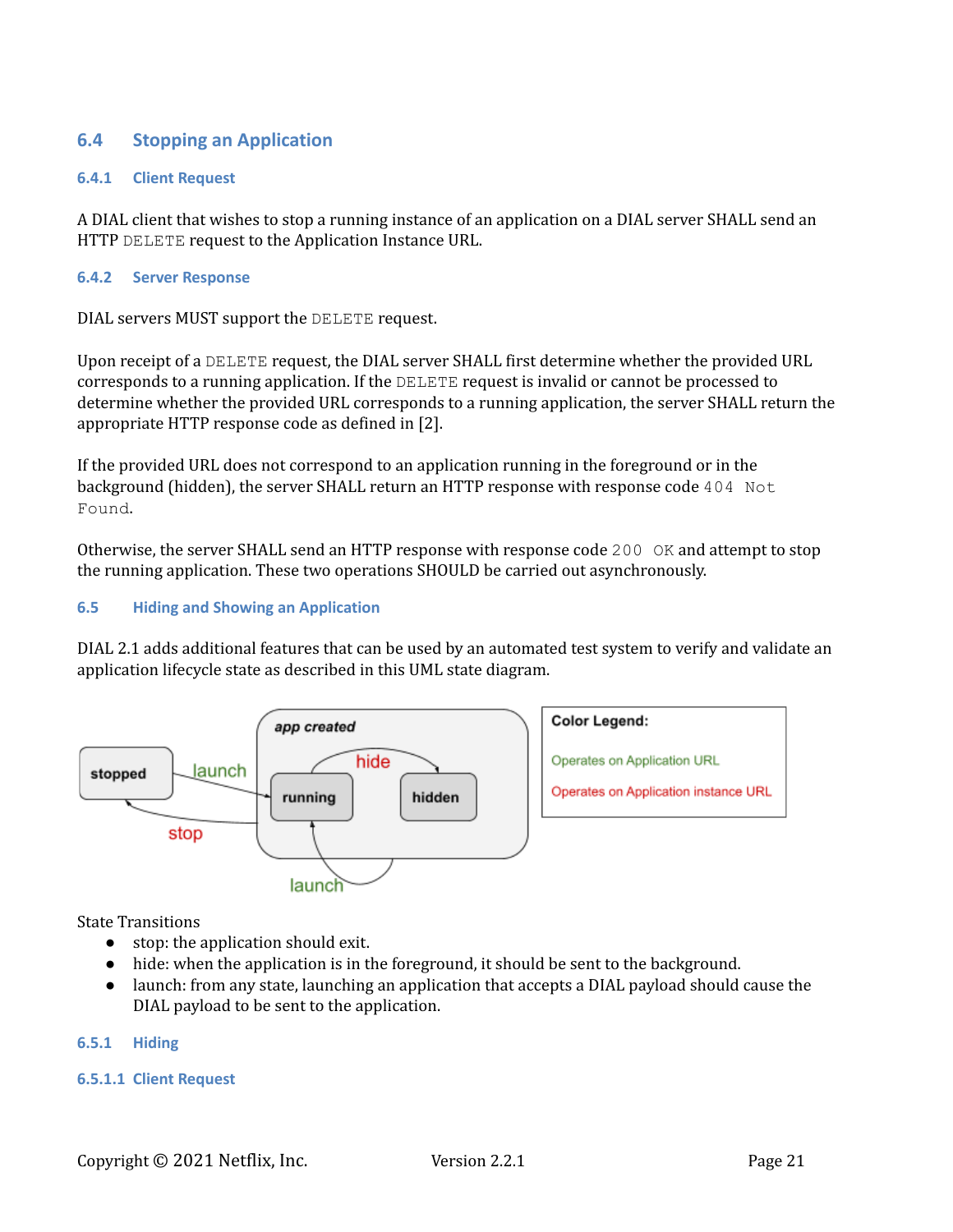A DIAL client that wishes to hide a running instance of an application on a DIAL server SHALL send an HTTP POST request to the Application Instance URL with additional single slash character ('/') and the verb "hide".

### **6.5.1.2 Server Response**

Support of this request is RECOMMENDED for DIAL servers.

If the "hide" request is not supported the DIAL server SHALL return an HTTP response with response code 501 NOT IMPLEMENTED.

If supported, then on receipt of this request, the DIAL server SHALL first determine whether the provided URL corresponds to a running application. If the request is invalid or cannot be processed to determine whether the provided URL corresponds to a running application, the server SHALL return the appropriate HTTP response code as defined in [2].

If the provided URL does not correspond to an application instance, the server SHALL return an HTTP response with response code 404 NOT FOUND.

Otherwise, the server SHALL send an HTTP response with response code 200  $\circ$ K and attempt to hide the running application. These two operations SHOULD be carried out asynchronously.

### *Implementation Note:*

*● From a user's perspective, the net ef ect of hiding an application is equivalent to stopping an application.*

### **6.5.2 Resuming**

Resuming a hidden application is carried out the same way as launching the application.

## **6.6 CORS Requirements and CORS Access Control Policy**

In addition to the CORS check made on additionalDataUrl, all Application Resource URLs are subject to the following policy:

Whenever an HTTP request is made against an Application Resource, the DIAL server should run the following checks:

- 1. If the ORIGIN header is absent in the request, the CORS check is not applicable and the request is allowed.
- 2. If the ORIGIN header is present in the request:
	- a. The ORIGIN header may indicate the https scheme. The full hostname of the ORIGIN header must match one of the domains authorized for the https scheme. Alternatively, all single-level subdomains within a specific authorized domain may be accepted if explicitly authorized by a DIAL application. The set of authorized domains is specific to each DIAL application.
	- b. Additional ORIGIN header schemes that are considered secure resources may also be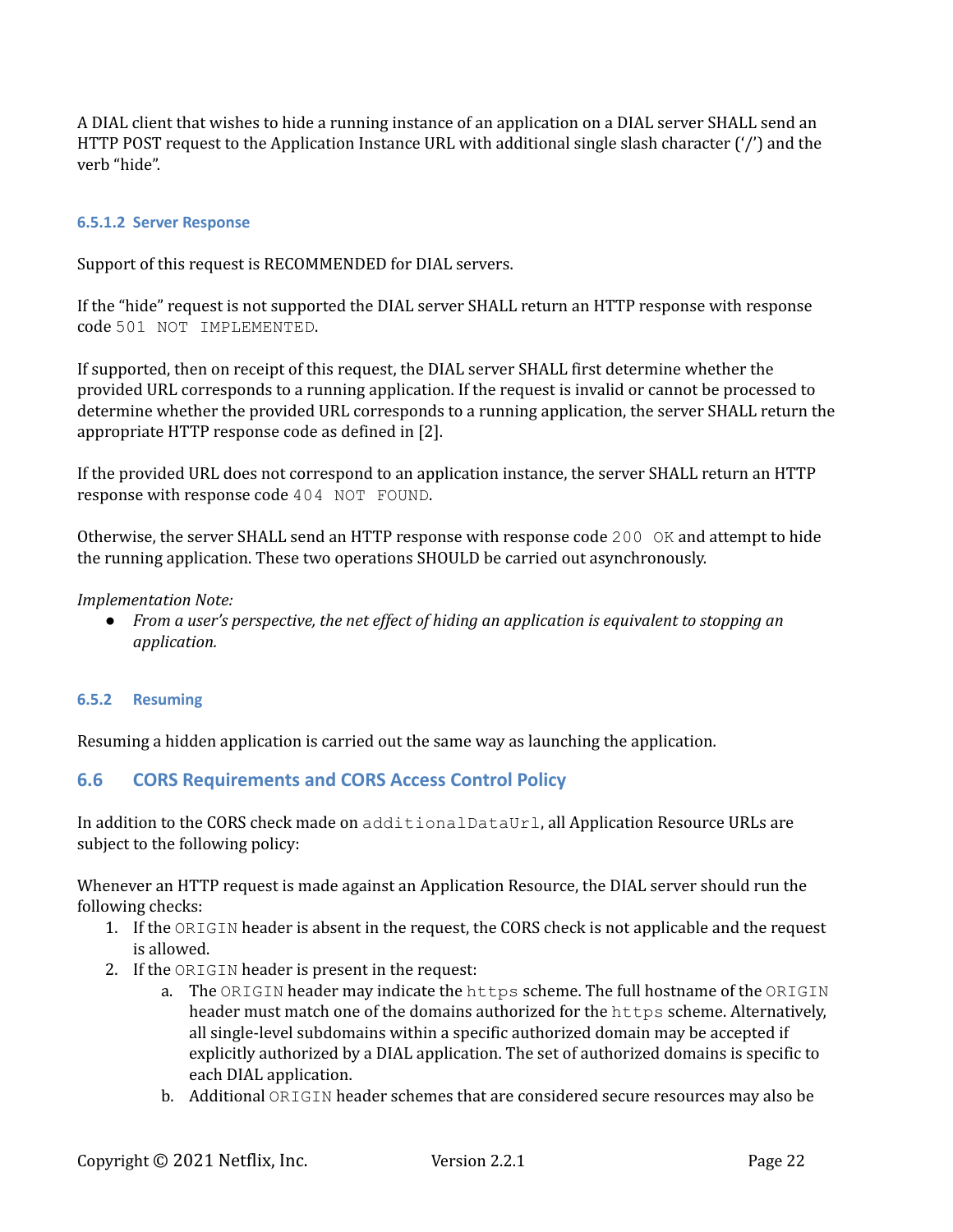accepted, such as the package scheme. The full authority and path of the URI provided in the header, or the full path if no authority is specified, must match one of the values authorized for the scheme. Pattern matching may be used to simplify specification of authorized values, but should be used carefully to avoid unintended authorization.The set of authorized values is specific to each DIAL application.

- c. If the ORIGIN header indicates an insecure scheme, the request must be rejected. In particular, the http, file, and ftp schemes are considered insecure and must be rejected.
- d. If the request is rejected, the DIAL server MUST return HTTP response code 403 Forbidden and SHOULD NOT include the ACCESS-CONTROL-ALLOW-ORIGIN header in the response.
- e. If the request is allowed, the DIAL server MUST return the ACCESS-CONTROL-ALLOW-ORIGIN header in any response.

## *Implementation Note:*

- *● Each application MUST have a way to communicate its authorized domain to the DIAL server. This communication could occur at build time or by updating stored metadata. A hardcoded list of authorized domains MAY only be used for systems that cannot download applications dynamically.*
- *● The DIAL server may further restrict access based on the port number provided in the ORIGIN header.*

# **7 DIAL and Wake-on-LAN or Wake on Wireless LAN**

This section explains how a second-screen device can use Wake-on-LAN (WoL) or Wake on Wireless LAN (WoWLAN) to power on a previously discovered first-screen device. This enables the second-screen device to subsequently start and interact with applications on the first-screen device as described in section 6.

# **7.1 Background**

Wake-on-LAN (WoL) is an Ethernet networking standard that allows a device to be turned on or awakened by a network message. WoWLAN is similar but applies to a device that can be reached over an 802.11 connection. In this document, the term *DIAL Wake-up* refers to both WoL and WoWLAN implementations.

## **7.2 Implementation Details**

- If the first-screen device is wake-on compliant and the DIAL server operates over a particular interface, then the waking functionality SHALL also work on that interface.
- The first-screen device SHALL implement DIAL Wake-up functionality for wired connections and for both secure and insecure wireless connections.
	- $\circ$  To wake a first-screen device, the second-screen device must know the MAC address of the first-screen device's network interface.
- If Wake-on-Wireless is supported on a device that supports WPA2, the Group Temporal Key renewal handshake MUST be supported while a device is in sleep mode. If this was not the case,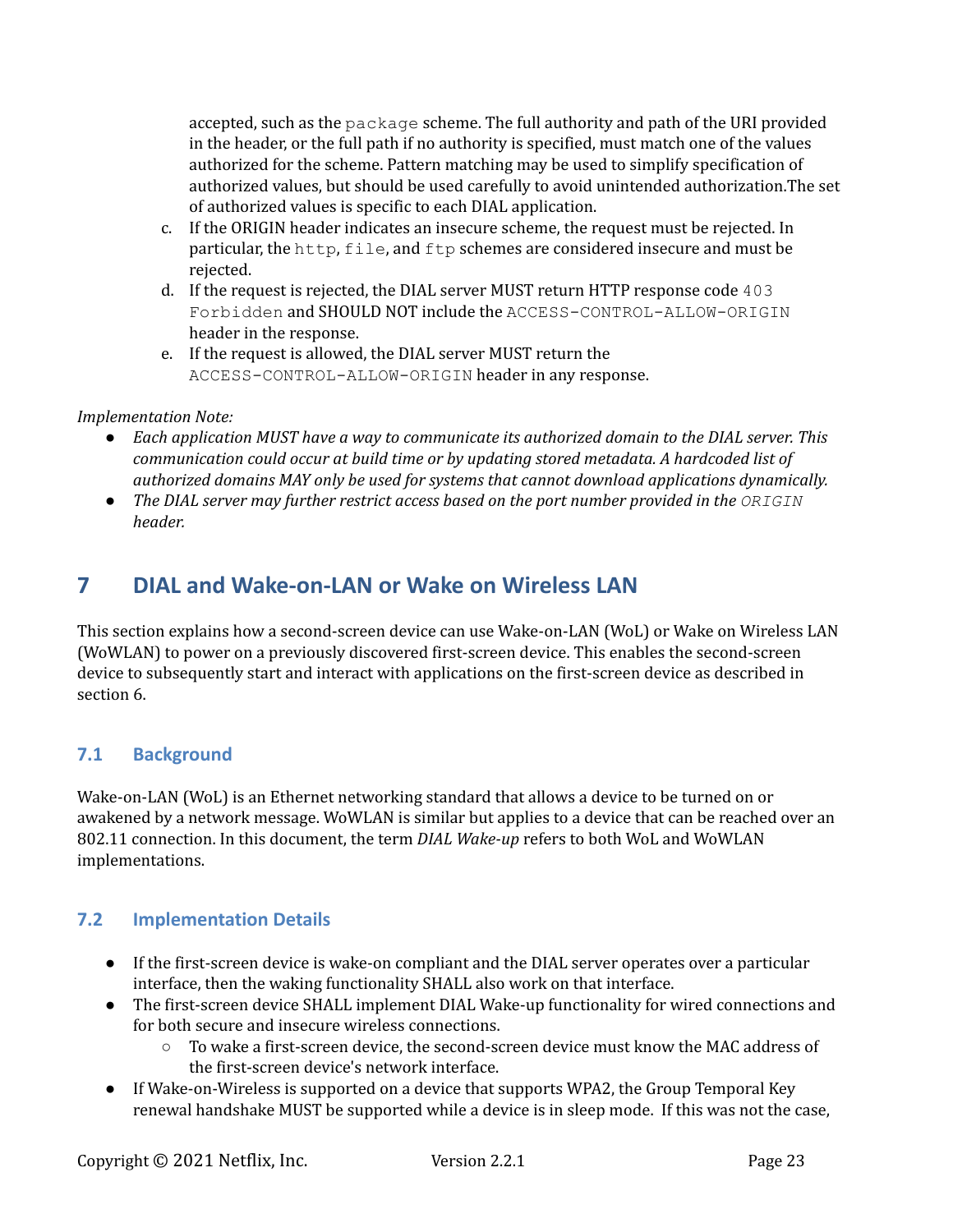over time it would be impossible to wake up the device due to the inability of the device to decrypt the broadcast magic packet.

# **7.3 Using DIAL Wake-up**

During the DIAL Service Discovery process, defined in section 5, a DIAL client sends an M-SEARCH request to discover DIAL servers and receives an M-SEARCH response in response. The client SHOULD then support connections to the collection of:

- Active DIAL servers discovered during this process *and*
- Previously discovered WoL-capable DIAL servers on the same SSID as the DIAL client

As explained in section 5.2, the first-screen device running the DIAL server SHALL return a WAKEUP SSDP header in the M-SEARCH response if the device supports DIAL Wake-up. In addition, if the M-SEARCH response contains the WAKEUP header, the second-screen device SHALL store certain values, including the MAC and Timeout values from that header, so that the second-screen device can use DIAL Wake-up to power on the first-screen device in the future.

If the user chooses to connect to a first-screen device that supports DIAL Wake-up, and that device is not responding to the DIAL discovery process explained in section 5, then the DIAL client SHALL:

- 1. Broadcast a Wake-on-LAN magic packet containing the first-screen device's MAC address. Because the DIAL client sends the magic packet over an unreliable transport layer, the client SHALL send the packet once every 50ms until either of the following occurs:
	- a. The DIAL server starts responding to DIAL discovery service requests as defined in section 5.
	- b. The launch attempt times out. It is RECOMMENDED that the DIAL client use the Timeout value from the M-SEARCH response discussed in section 5.2, to estimate the amount of time to allow before the attempt is deemed to time out. The DIAL client is RECOMMENDED to wait two times the Timeout value before considering a launch attempt to have timed out. If that time is greater than two seconds, the client is RECOMMENDED to display a visual progress signal to the user.
- 2. If the DIAL server begins responding to DIAL discovery service requests as explained in option (a) above, the DIAL client SHALL continue with normal DIAL requests.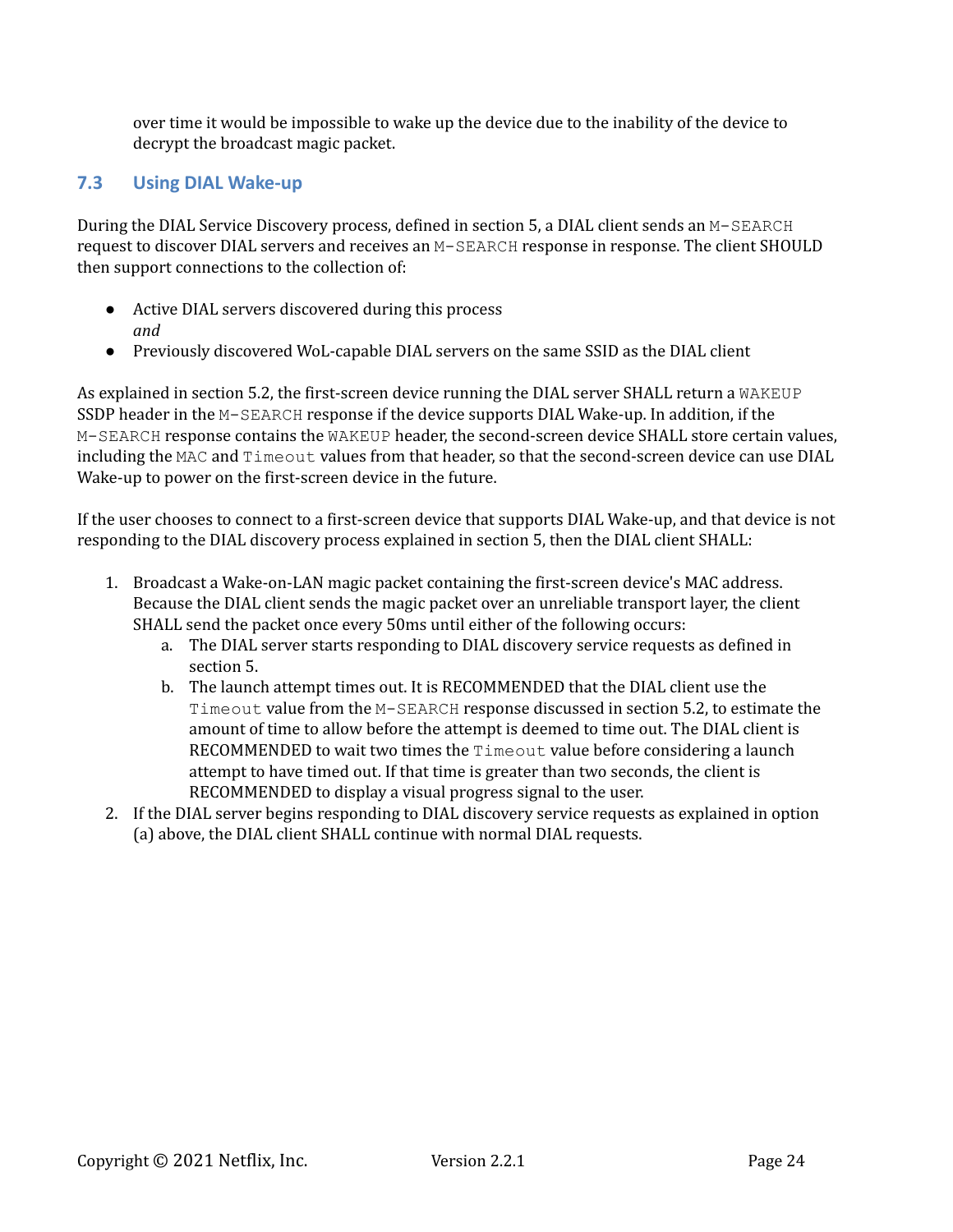# **8 System Application**

To enable system settings queries and modifications, command issuance, and resource monitoring on the first-screen device, DIAL 2.2 introduces a system application. The Application Resource URL for the system application is constructed by concatenating the *DIAL REST Service URL,* a single slash character *('/')* and "*system."*

The URL for this resource is  $/$ apps $/$ system. The first use of the system application is to induce low power mode at the OS level.

The system application MUST be available at the time of certification.

The system application MUST be in the hidden state at all times.

The system application can **not** be stopped. If the DIAL server receives a stop request for the system application, it MUST return a 403 Forbidden.

## **8.1 Force Low Power Mode**

A DIAL client that wishes to force a device into low power mode SHALL send an HTTP POST request to the DIAL server using the following semantic:

POST /apps/system?action=sleep

Here the system app represents the OS.

The device manufacturer may want to lock this feature down by requiring a key be provided as a query parameter.

POST /apps/system?action=sleep&key=<key>

If the transition to low power mode is successful a 200 Success status code MUST be returned before low power mode is induced.

If there was an error in transitioning to low power mode a 500 Internal Server Error status code MUST be returned.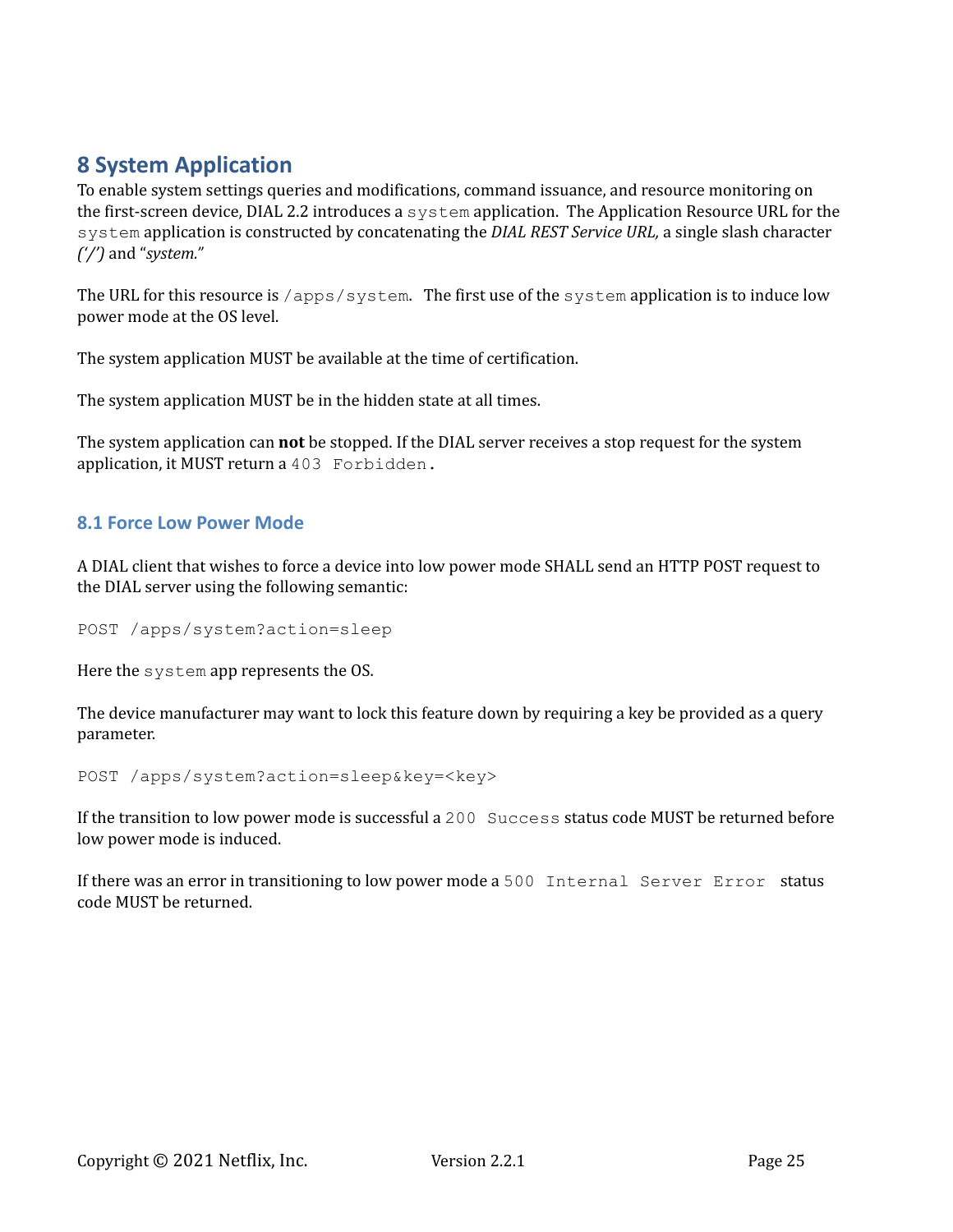

# **9 DIAL Registry**

To ensure that the correct name for each application is well-defined and to avoid naming conflicts, Application Names must be registered in the DIAL Registry. The DIAL specification maintainer will maintain this registry and make it available to anyone implementing or using the DIAL protocol.

Application Names may be registered explicitly, or a set of Application Names with a common prefix may be registered by registering an *Application Prefix*.

Application Names and Prefixes MUST consist of a sequence of characters matching the  $pchar$ production of RFC3986 [3]. Matching of Application Names and Prefixes is case-sensitive and SHALL be performed after decoding percent-encoded characters (i.e. the three-character sequence '%30' matches the single character '0'.)

An Application Prefix MUST be at least four (4) characters in length (after decoding percent-encoded characters) and must include a recognizable company name. For example: "Acme-", "com.acme".

Application names can be registered if the application is actually available in the market and there is no conflict with previously registered names or prefixes. Application prefixes can be registered if the company name in the prefix is actively delivering applications or devices that run them to the market. Names or prefixes that may be confused with previous registrations (e.g. "netflix", "youtube", "Y0uTube", etc.), or are not intended for use with DIAL, may not be registered.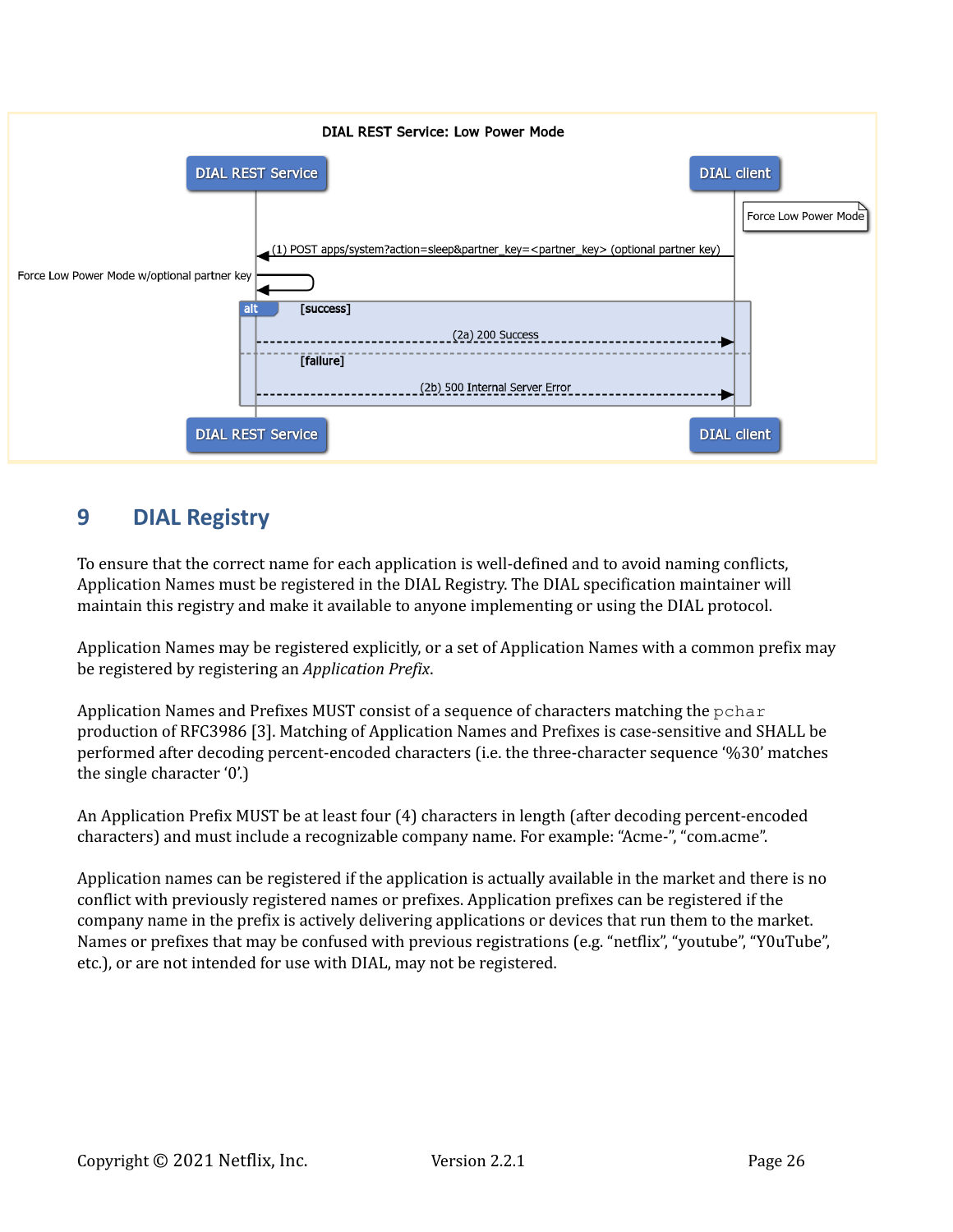# **10 Out-of-Box Experience**

The default out-of-box experience (OOBE) for a first-screen device SHOULD set up the features and functions required for a successful DIAL experience, including:

- Networking Users should be encouraged to connect their device to the Internet.
- Application store/portal During the OOBE, the user should have the opportunity to configure any store, portal, or application that could prevent a successful DIAL application launch or installation.
- Wake-on-LAN feature If the first-screen device supports Wake-on-LAN, that feature should be enabled.

After a user completes the first-screen device OOBE, a DIAL client SHOULD be able to discover and launch an application on that first-screen device.

Implementors are strongly encouraged to support the "installable" status for applications available through an application store. Alternatively, an implementation can hide the fact that an application is not installed and silently install an application that is launched through DIAL.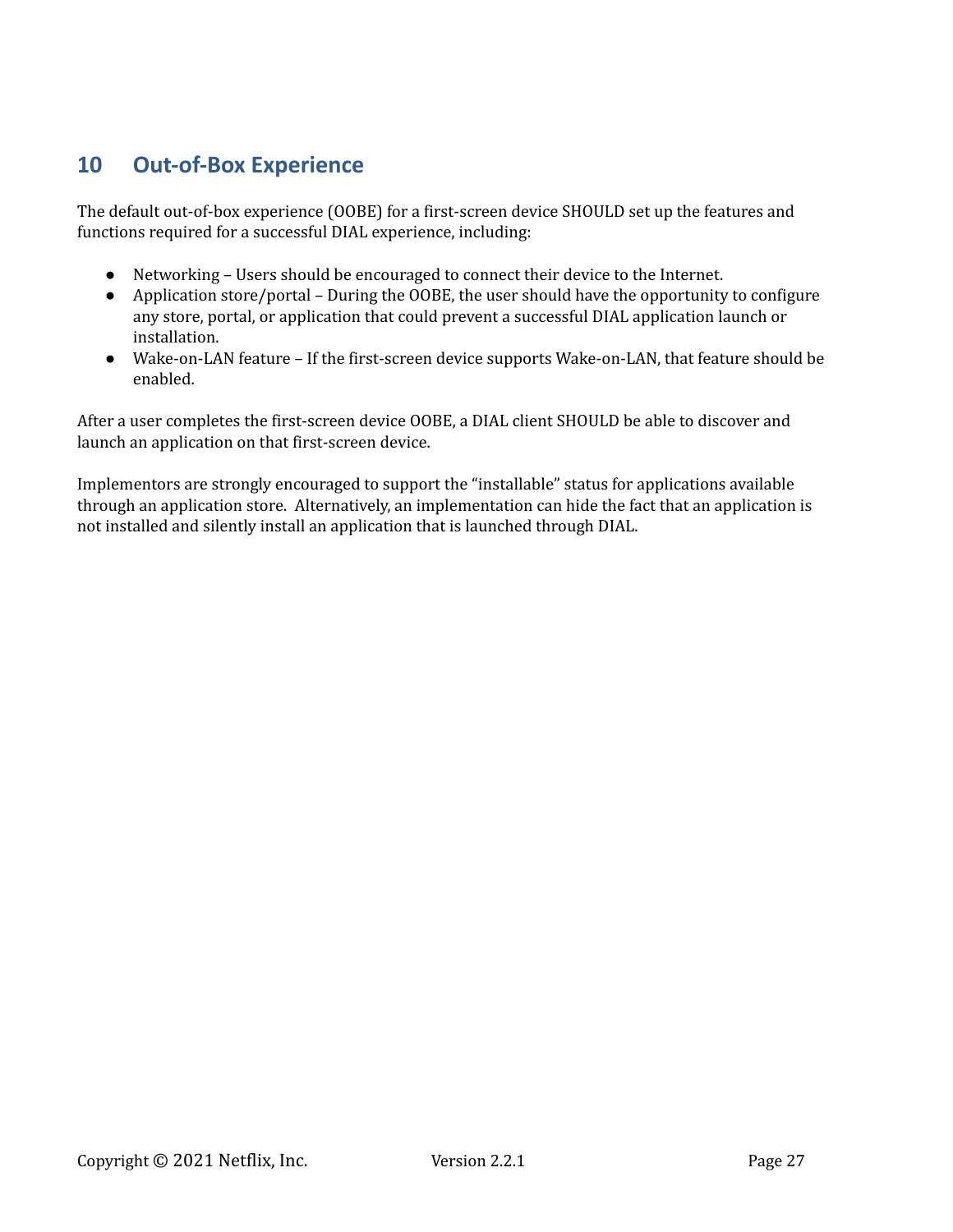# **11 References**

[1] UPnP™ Device Architecture 1.1, 15 October 2008,

<https://openconnectivity.org/upnp-specs/UPnP-arch-DeviceArchitecture-v1.1.pdf>

- [2] RFC2616 [\(http://www.ietf.org/rfc/rfc2616.txt\)](http://www.ietf.org/rfc/rfc2616.txt)
- [3] RFC3986 [\(http://tools.ietf.org/html/rfc3986](http://tools.ietf.org/html/rfc3986))
- [4] Cross-Origin Resource Sharing W3C Recommendation, <http://www.w3.org/TR/cors/>
- [5] HTML 4.01 Specification (<http://www.w3.org/TR/html401/>)
- [6] XML 1.0 5th Edition [\(http://www.w3.org/TR/2008/REC-xml-20081126/\)](http://www.w3.org/TR/2008/REC-xml-20081126/)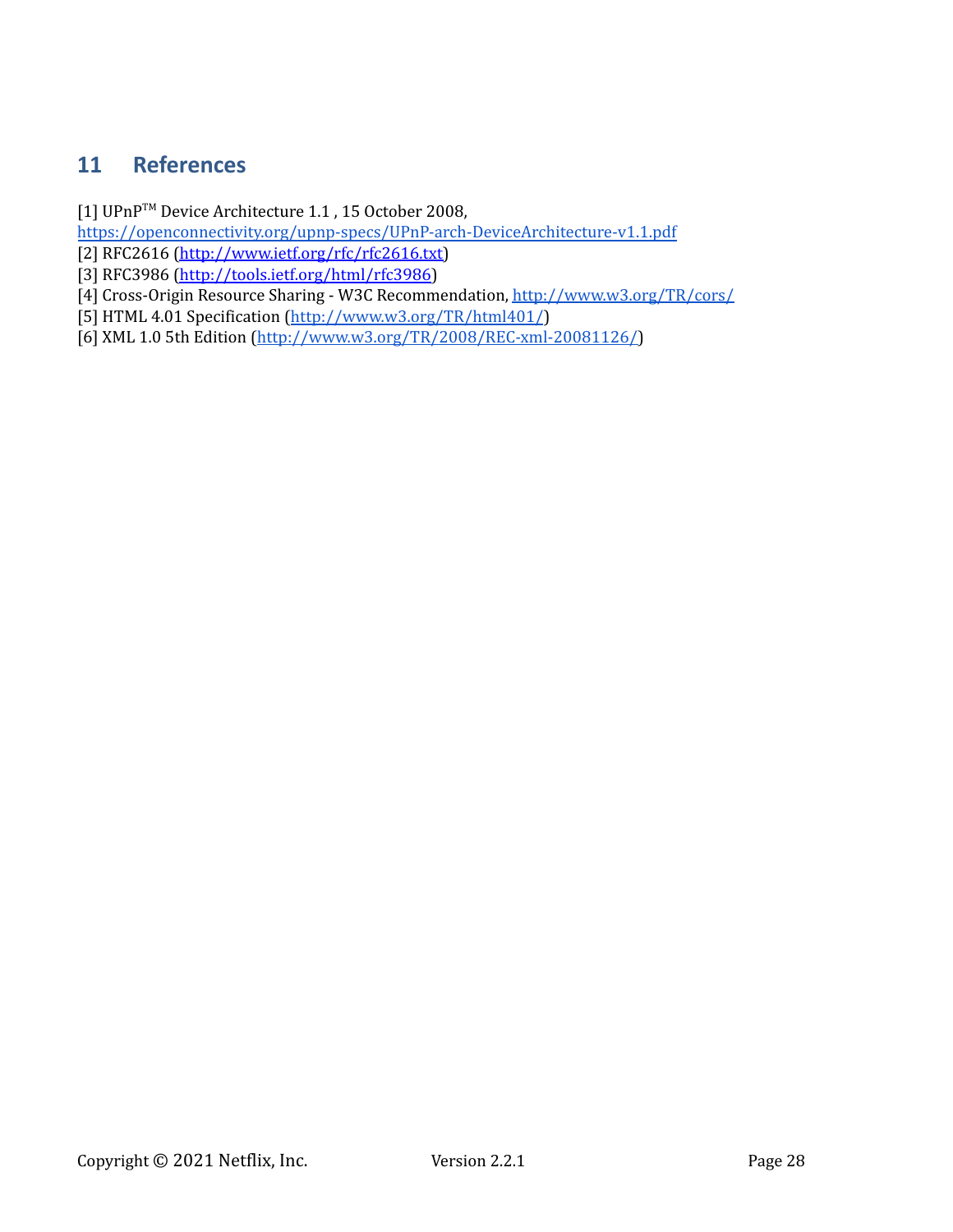# **12 Acknowledgements**

This document greatly benefited from review, feedback, and suggestions from several CE manufacturers and content providers. The document authors appreciate their help and support.

Notably, Samsung and Sony provided significant guidance to ensure that DIAL would be a compatible and effective solution for first-screen devices and also meet their goals for great second-screen user experiences. The document authors especially thank our colleagues at these companies for their efforts on behalf of DIAL.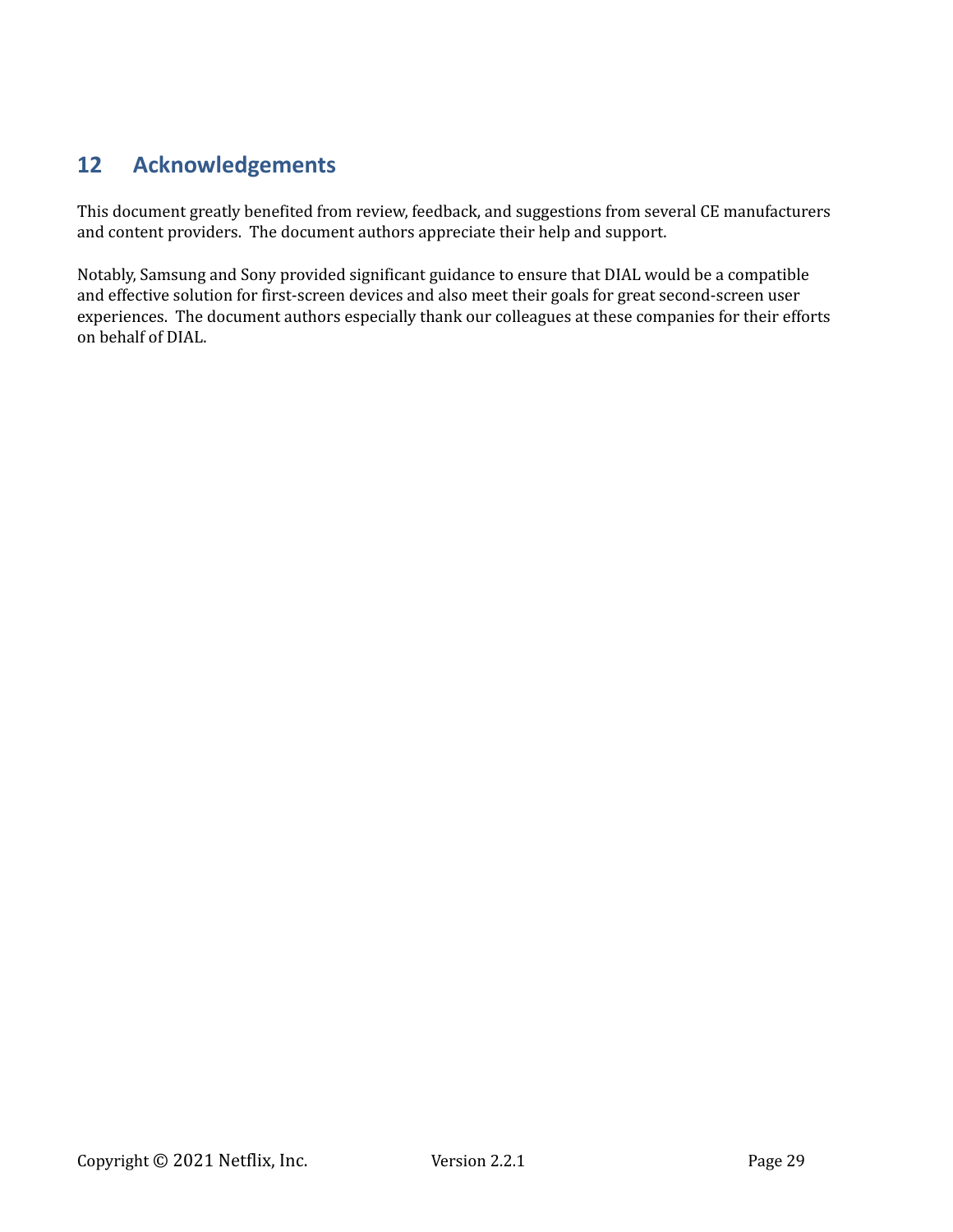# **Appendix A: Designing a DIAL Client Device UI**

A DIAL client device is likely to display a list of DIAL servers to which the device can connect. The following list contains recommendations for that list:

- The UPnP friendlyName field of the device description response, which is discussed in section 5.4, is a useful value to display when giving users a choice of DIAL server devices to interact with or when identifying the device to which the client is connecting.
- Even if an M-SEARCH response, discussed in section 5.2, does not contain the WAKEUP header, it could be useful to store information about the identified device. That information would let the DIAL client list non-WoL-capable DIAL servers that have not yet responded to the M-SEARCH request but had previously been found on the same SSID that the DIAL client is using. For example, those devices could be listed but not available for selection.
- *●* A client device could store a list of preferred DIAL server devices and use that list to select a DIAL server rather than require the user to explicitly select a server device. Similarly, a client device could allow the user to specify that a discovered DIAL server should no longer be presented as an option to interact with.

Note that providing the ability to identify a preferred device could eliminate the need for a user to always select a device on a network on which multiple devices are present. However, the selection of a preferred device could also result in that device being powered on rather than connecting to another available, powered-on device.

● A client device could allow a user to connect to multiple DIAL servers simultaneously, thereby sharing content from a single second-screen device to multiple first-screen devices.

# **Annex A: Application Resource XML Schema**

```
<?xml version="1.0" encoding="UTF-8"?>
<xs:schema targetNamespace="urn:dial-multiscreen-org:schemas:dial"
     attributeFormDefault="unqualified"
     elementFormDefault="qualified"
     xmlns:xs="http://www.w3.org/2001/XMLSchema"
     xmlns="urn:dial-multiscreen-org:schemas:dial">
  <xs:import namespace="http://www.w3.org/2005/Atom" schemaLocation="atom.xsd"/>
  <xs:element name="service" type="ServiceType"/>
  <xs:complexType name="ServiceType">
    <xs:sequence>
       <xs:element name="name" type="xs:string" minOccurs="1" maxOccurs="1"/>
       <xs:element name="options" type="optionsType" minOccurs="0" maxOccurs="1"/>
       <xs:element name="state" type="xs:string" minOccurs="1" maxOccurs="1"/>
       <xs:element name="link" type="linkType" minOccurs="0" maxOccurs="1"/>
       <xs:element name="additionalData" minOccurs="0" maxOccurs="1">
         <xs:complexType>
            <xs:sequence>
              <xs:any minOccurs="0" maxOccurs="unbounded" processContents="lax"/>
            </xs:sequence>
```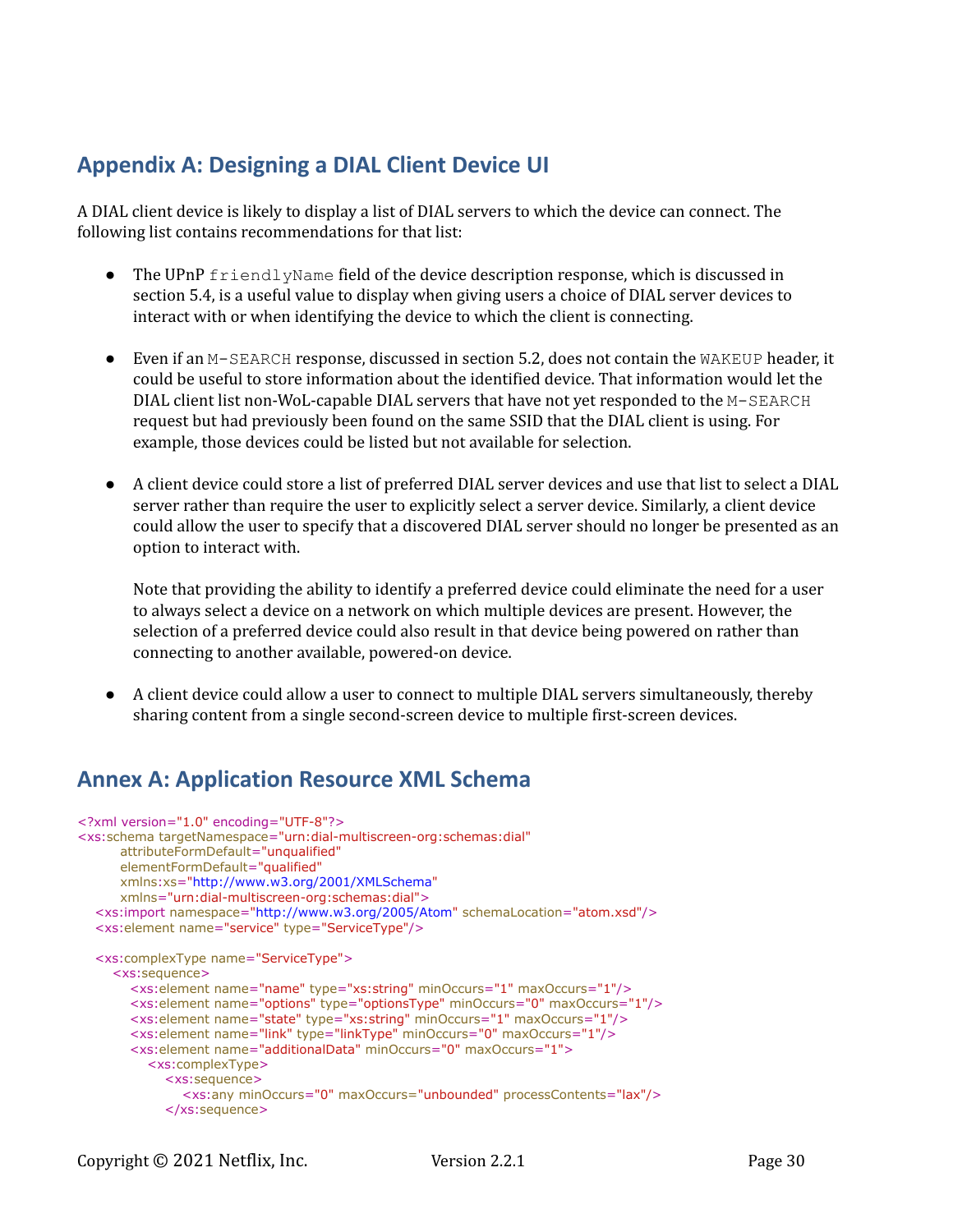```
</xs:complexType>
     </xs:element>
  </xs:sequence>
  <xs:attribute name="dialVer" type="xs:string" use="optional"/>
</xs:complexType>
<xs:complexType name="optionsType">
```

```
<xs:attribute name="allowStop" type="xs:boolean" use="optional"/>
</xs:complexType>
```

```
<xs:complexType name="linkType" mixed="true">
    <xs:attribute name="href" use="required" type="xs:anyURI"/>
    <xs:attribute name="rel" type="xs:string" use="optional"/>
  </xs:complexType>
</xs:schema>
```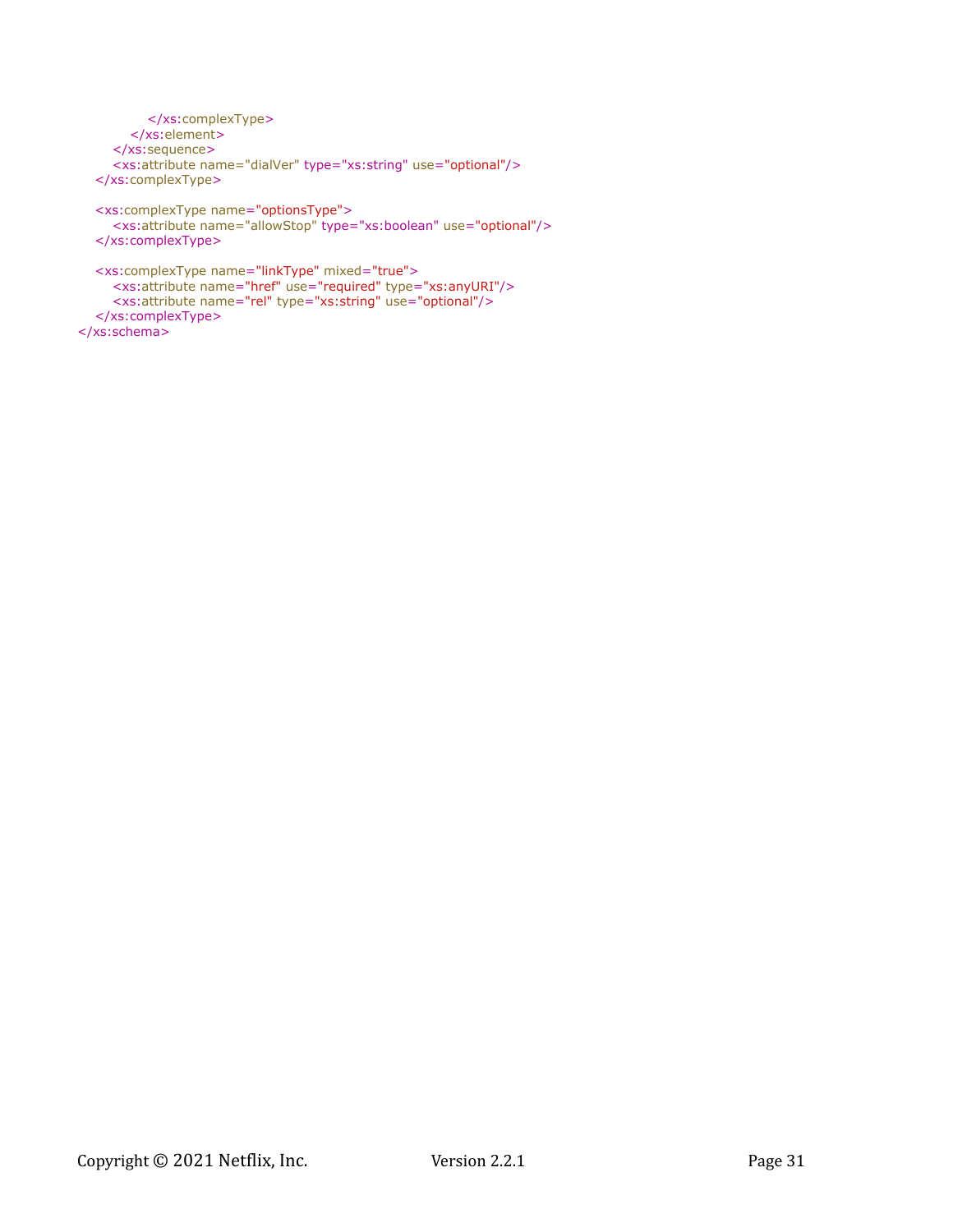# **Annex B: Message Examples**

## **B.1 M-SEARCH**

```
M-SEARCH * HTTP/1.1
HOST: 239.255.255.250:1900
MAN: "ssdp:discover"
MX: seconds to delay response
ST: urn:dial-multiscreen-org:service:dial:1
USER-AGENT: OS/version product/version
```
### **B.2 M-SEARCH Response**

```
HTTP/1.1 200 OK
LOCATION: http://192.168.1.1:52235/dd.xml
CACHE-CONTROL: max-age=1800
EXT:
BOOTID.UPNP.ORG: 1
SERVER: OS/version UPnP/1.1 product/version
USN: device UUID
ST: urn:dial-multiscreen-org:service:dial:1
WAKEUP: MAC=10:dd:b1:c9:00:e4;Timeout=10
```
## **B.3 Device Description Request**

This message is sent from the DIAL client to the DIAL server:

```
GET /dd.xml HTTP/1.1
...
```
## **B.4 Device Description Response**

```
HTTP/1.1 200 OK
Application-URL: http://192.168.1.1:12345/apps
...
<UPnP device description in message body>
```
## **B.5 Application Information Request**

This message is sent from the DIAL client to the DIAL server: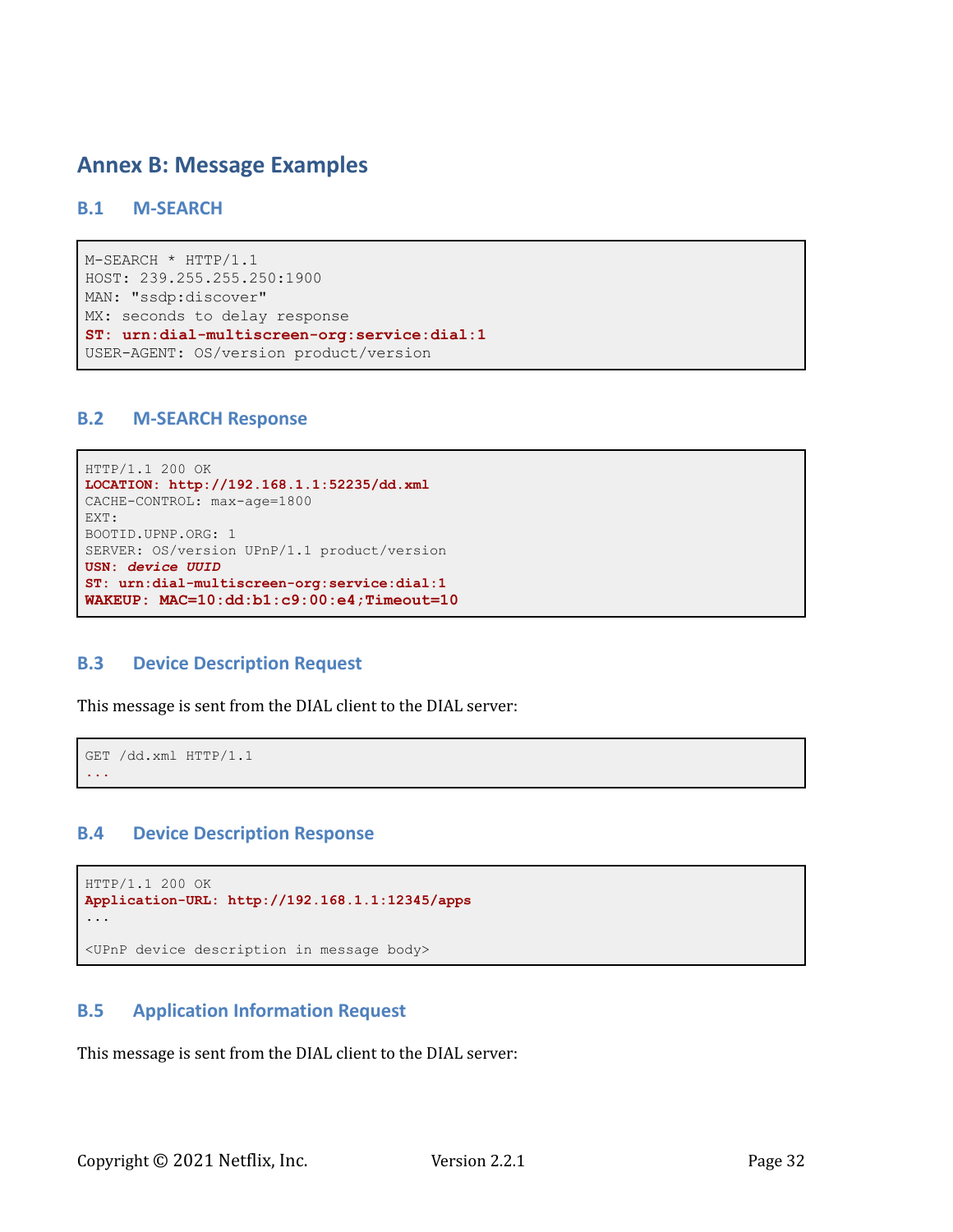```
GET /apps/YouTube
...
```
Or for DIAL clients version 2.1 and higher:

```
GET /apps/YouTube?clientDialVer=[supported-dial-version]
...
```
## **B.6 Application Information Response**

```
HTTP/1.1 200 OK
…
<?xml version="1.0" encoding="UTF-8"?>
<service xmlns="urn:dial-multiscreen-org:schemas:dial" dialVer="1.7">
   <name>YouTube</name>
   <options allowStop="true"/>
   <state>running</state>
    <link rel="run" href="run"/>
</service>
```
# **B.7 Application Information Response for Application that Allows Multiple Connected Users**

```
HTTP/1.1 200 OK
…
<?xml version="1.0" encoding="UTF-8"?>
<service xmlns="urn:dial-multiscreen-org:schemas:dial" dialVer="1.7">
   <name>YouTube</name>
   <options allowStop="true"/>
   <state>running</state>
   <link rel="run" href="run"/>
    <additionalData>
       <screenId>screen123</screenId>
       <sessionId>token123</sessionId>
    </additionalData>
</service>
```
Note: The <screenId> element is provided as an example. In fact, the <additionalData> element can contain one or more elements. The names and values of those elements are outside the scope of this document and are selected by the first-screen application developer.

## **B.8 Application Launch Request**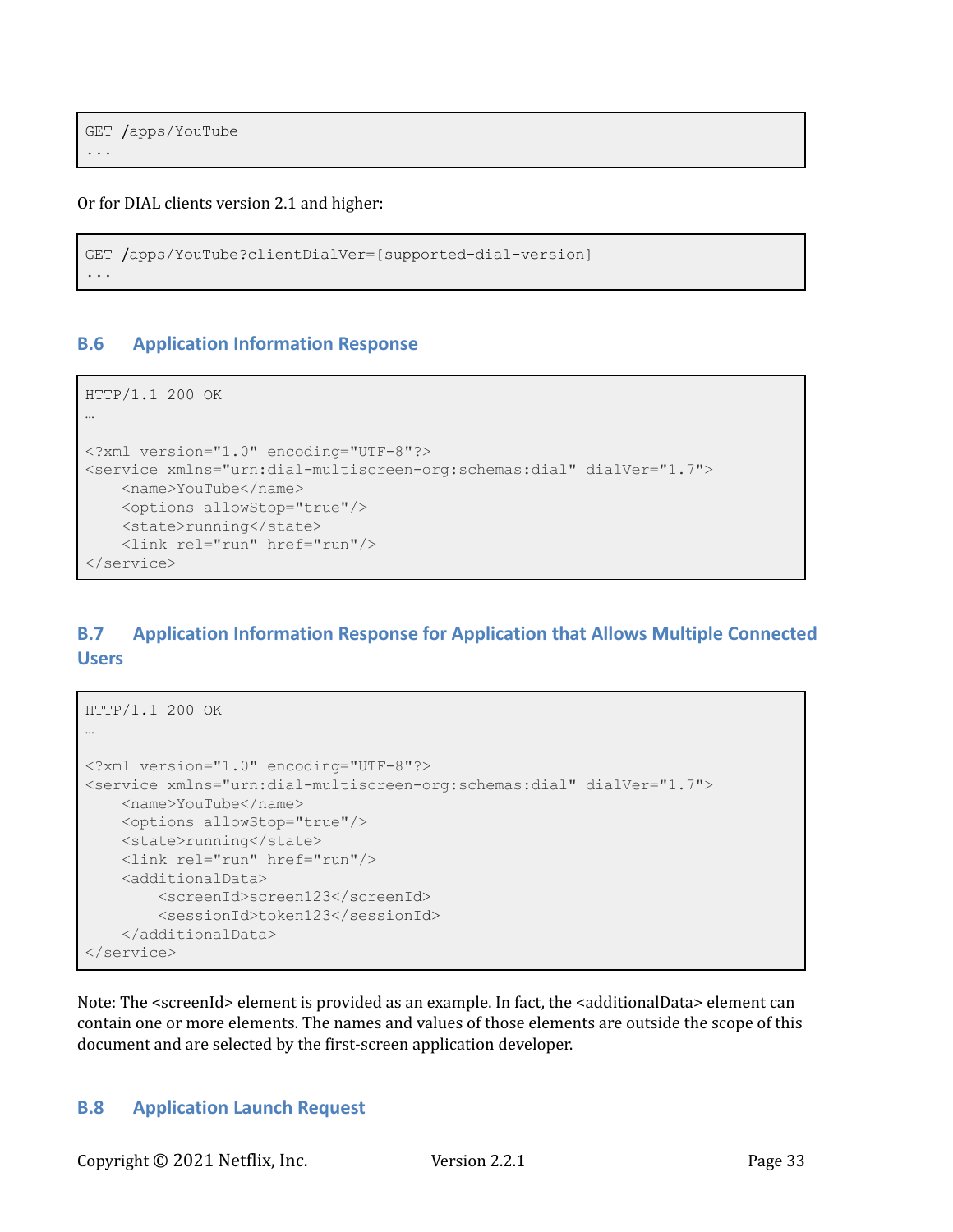This message is sent from the DIAL client to the DIAL server:

```
POST /apps/YouTube
Content-Type: text/plain; charset="utf-8"
...
param1=value1&param2=value2
```
# **B.9 Application Launch Request with additionalDataUrl**

This message is sent from the DIAL client to the DIAL server:

```
POST /apps/YouTube?friendlyName=User%27s%20phone
Content-Type: text/plain; charset="utf-8"
...
param1=value1&param2=value2
```
**Note**: the friendlyName query parameter MAY only be sent to a DIAL server version 2.1 or later.

The DIAL server launches the first-screen application and passes the additionalDataUrl argument to that application in an implementation-specific manner.

For browser-based applications, the additionalDataUrl should be appended to the launch URL as an additional query-string argument separate from the DIAL payload.

For example, the URL used to launch the first-screen application might look like this:

```
https://example.com/tv?dialpayload=<URL-Encoded DIAL
payload>&additionalDataUrl=<URL-Encoded URL>
```
## **B.10 Application Launch Response**

```
HTTP/1.1 201 CREATED
LOCATION: http://192.168.1.1:12345/apps/YouTube/run
...
```
## **B.11 Application Request Sending Additional Data to DIAL Server**

```
POST /apps/YouTube/dial_data
Host: localhost:8080
```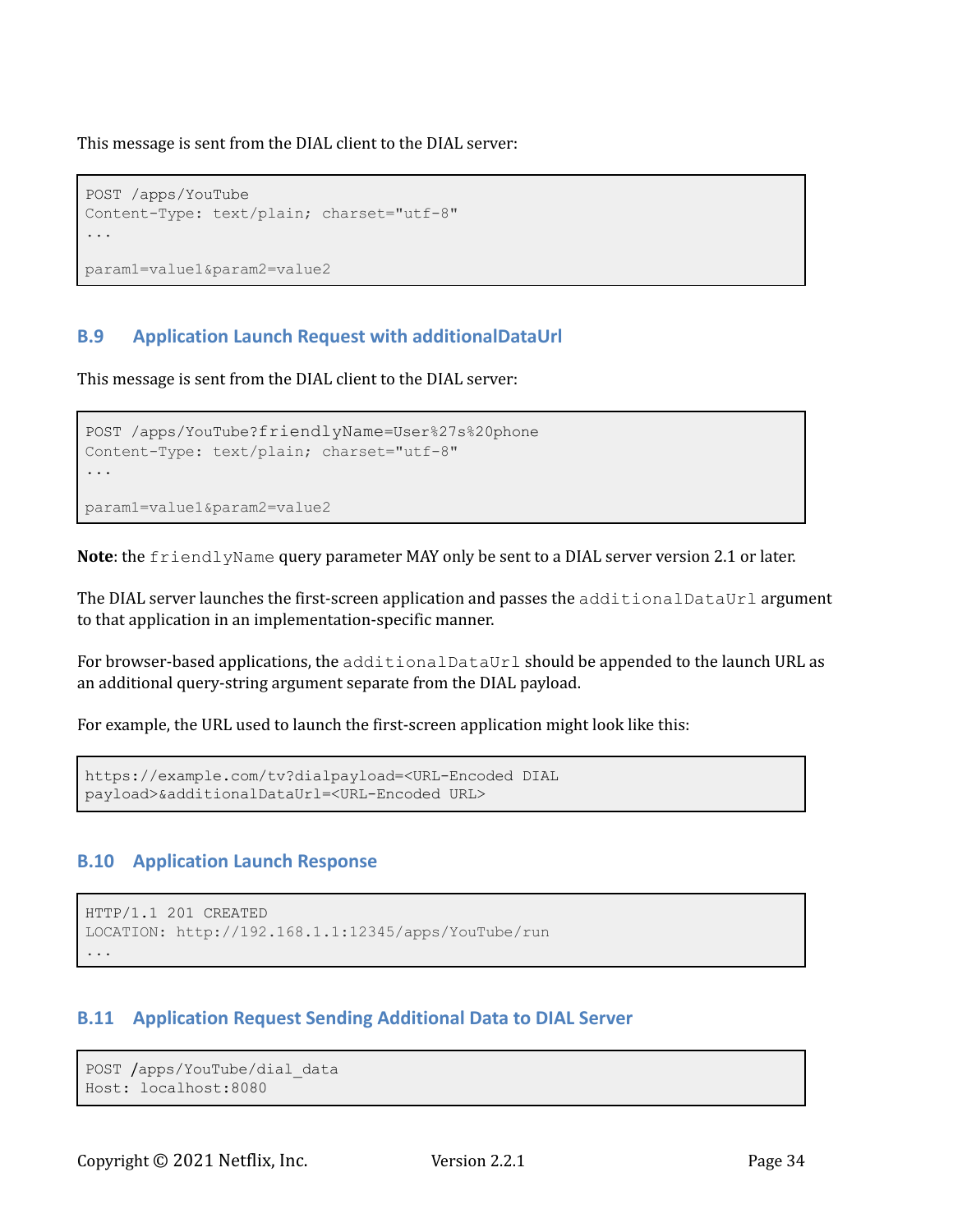```
Content-Type: application/x-www-form-urlencoded; charset="utf-8"
screenId=screen123&sessionId=token123
```
# **B.12 Application Hide Request**

This message is sent from the DIAL client to the DIAL server:

```
POST /apps/YouTube/run/hide
Content-Type: text/plain; charset="utf-8"
...
```
## **B.13 Application Stop Request**

This message is sent from the DIAL client to the DIAL server:

DELETE /apps/YouTube/run

## **B.14 System Sleep Request**

```
POST /apps/system?action=sleep&key=23412341234
Content-Type: text/plain; charset="utf-8"
...
```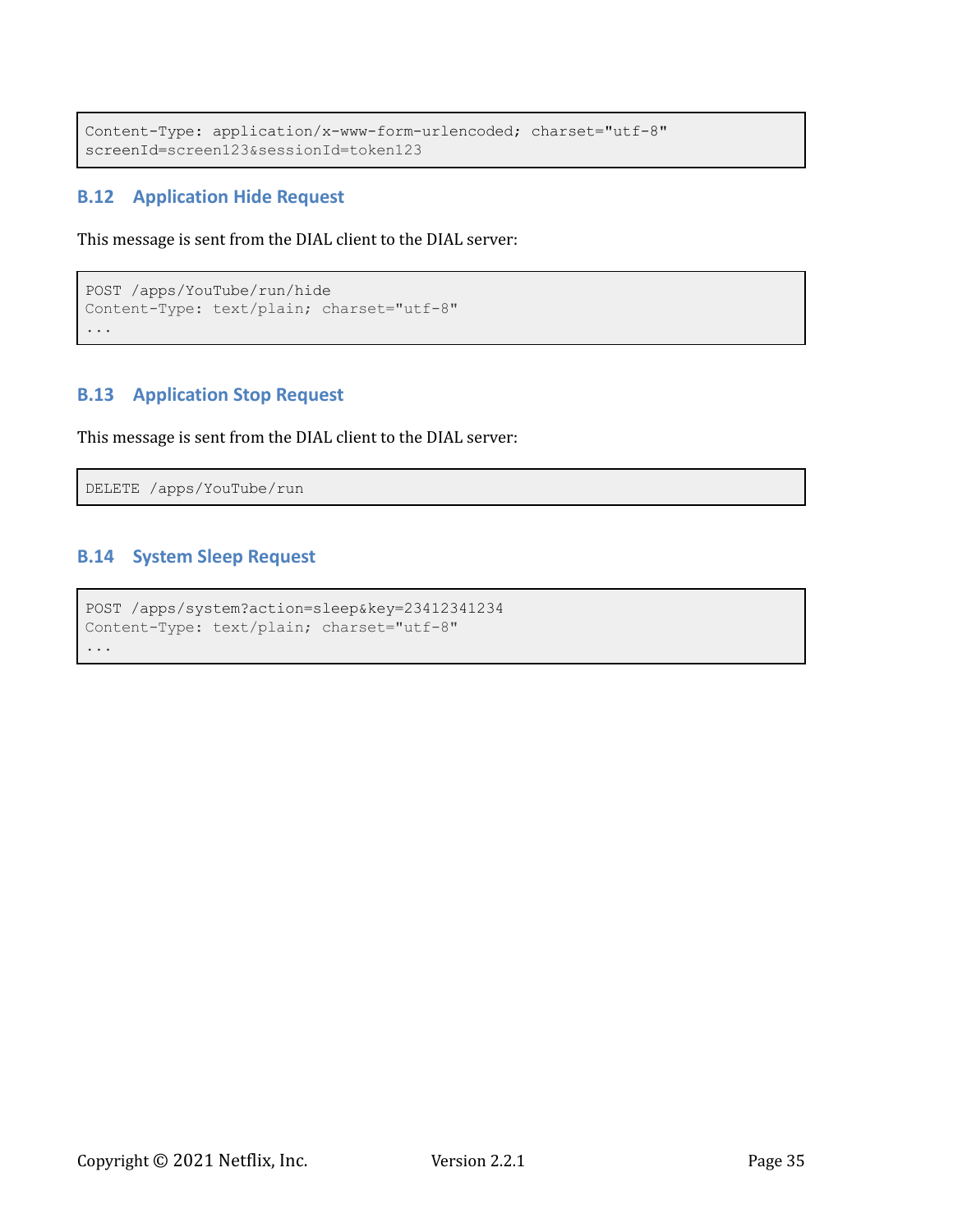# **Annex C: Sequence Diagram Source**

title DIAL Discovery participant "UPnP server" as U participant "DIAL server" as S participant "DIAL client" as C note left of C: Discover DIAL-enabled TV C->S: (1) M-SEARCH S-->C: (2) response with LOCATION header note right of C: Store M-SEARCH USN, SSID, WAKEUP data note left of C: Look up DIAL REST service C->U: (3) HTTP GET LOCATION URL U-->C: (4) UPnP Device Description with Application-URL header note right of C: Associate UPnP friendlyName with stored data title DIAL REST Service: Application launch participant "DIAL REST Service" as S participant "DIAL client" as C opt note right of C: Find out if app X exists C->S: (1) GET <Application-URL>X S-->C: (2) 200 OK end note right of C: Launch app X C->S: (3) POST <Application-URL>X (optional argument) S->S: Launch app X w/optional argument S-->C: (4) 201 CREATED w/LOCATION header title "DIAL REST Service: Application Launch" participant "First-Screen Application" as F participant "DIAL REST Service" as S participant "DIAL Client" as C opt note right of S Does app exist or have data to communicate to client? end note C->S: (1) GET <Application-URL>X S-->C: (2) 200 OK end note right of C Launch app X end note C->S: (3) POST <Application-URL>X (optional arguments) S->F: (4) Launch app (additionalDataUrl) S-->C: (5) 201 CREATED w/LOCATION header opt note right of C additionalData flow end note F->S: (6) POST (message body: <additionalData>) C->S: (7) GET <Application-URL>X S-->C: (8) 200 OK (XML: additionalData) C->F: (9) DIAL client(s) can communicate directly with first-screen application(s)

```
title DIAL REST Service: Low Power Mode
```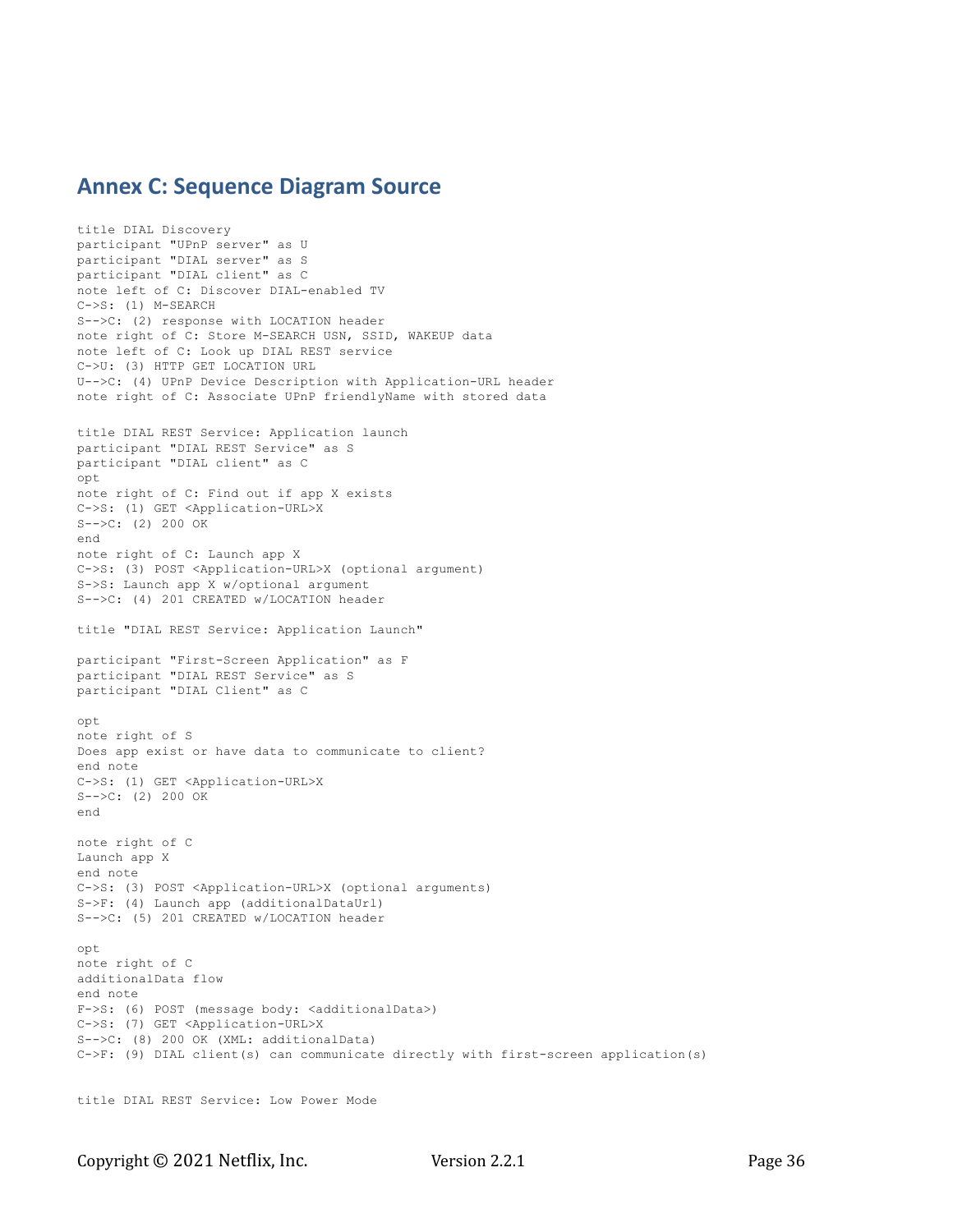```
participant "DIAL REST Service" as S
participant "DIAL client" as C
note right of C: Force Low Power Mode
C->S: (1) POST apps/system?action=sleep&partner key=<partner key> (optional partner key)
S->S: Force Low Power Mode w/optional partner key
alt success
S-->C: (2a) 200 Success
else failure
S-->C: (2b) 500 Internal Server Error
end
```
# **CHANGE HISTORY**

# **Version 2.2.1**

1. 6.6: Specified more restrictive CORS enforcement logic.

# **Version 2.2**

- 1. Added 8. System App
- 2. Added 8.1 Force Low Power Mode.
- 3. 3.5: tweaked language to reference 2.2 version and the force low power mode requirement.

# **Version 2.1 - 2017-09-14**

1. B.5: Fix typo with query string.

# **Version 2.1**

- 1. Added 3.5 Test Automation as an example use case
- 2. 5: Clarified that the WoL scenario not connected to WiFi does not apply to the test automation use case
- 3. 6.1.1: Identified new query parameter for DIAL client versions 2.1 and higher.
- 4. Added application hide request for the test automation use case.
- 5. 6.1.2: Added hidden state.
- 6. 6.1.2: Added additional information for conditions of reporting application installation capability on the DIAL server
- 7. Added Section 6.1.3 State Tracking
- 8. 6.2.1: Added note that DIAL clients connected to DIAL servers version 2.1 or higher should include the UPnP friendlyName as a query parameter.
- 9. 6.2.2: Added hidden state to server response
- 10. 6.2.2: Added first-screen user authorization control for the application launch request.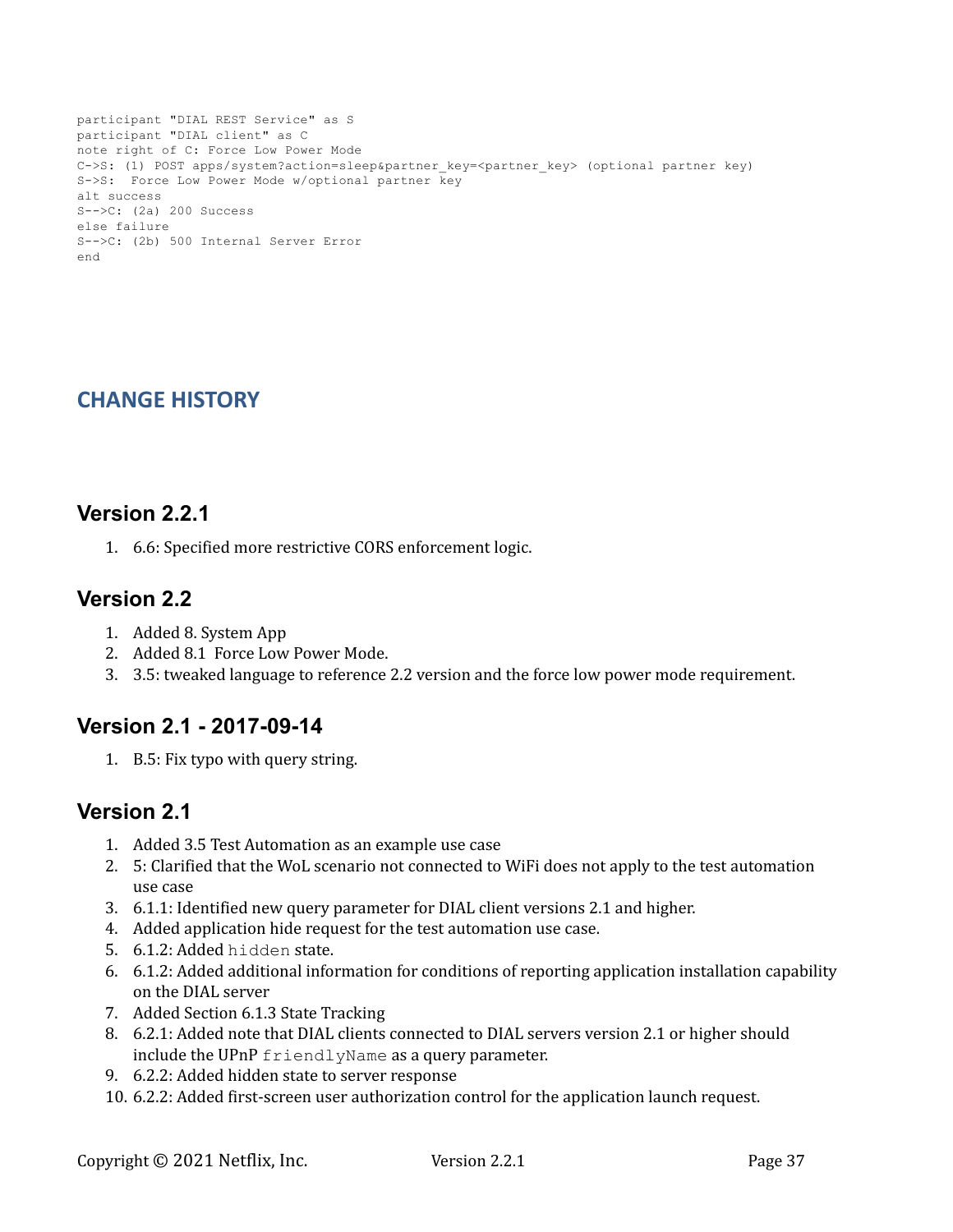- 11. 6.3.1: Clarified that localhost or 127.0.0.1 can be used in additionalDataURL
- 12. 6.4.2: DIAL servers MUST now support the DELETE request. Prior to version DIAL 2.1 this was only recommended.
- 13. 6.5: CORS Requirements and CORS Access Control Policy moved to 6.6
- 14. Added Section 6.5 Hiding and showing an application
- 15. B.5: Added example for DIAL clients version 2.1+
- 16. B.9: Added friendlyName parameter in example for DIAL server version 2.1+
- 17. Added sections B.12 and B.13 for hide and stop requests.

# **Version 2.0.1**

- 1. 7.3: Recommending a more aggressive Wake-on-LAN magic packet emission to increase odds of first screen seeing packet.
- 2. Annex A: Clarified that the number of additionalData child elements is unbounded by adding a maxOccurs attribute.

# **Version 2.0**

- 1. Modified the protocol to explain how a second-screen device can use Wake-on-LAN (WoL) or Wake-on-Wireless-LAN (WoWLAN) to power on a first-screen device, thereby enabling the second-screen device to start and interact with applications on the first-screen device.
	- a. 5: Updated the sequence diagram to reflect the storage of device data.
	- b.  $5.2$ : Added instructions for including a WAKEUP SSDP header in an M-SEARCH response if the first-screen device sending that response supports WoL. This section also provides guidance for storing data about known DIAL servers.
	- c. 7: Added section that explains process of waking a device using DIAL. The section includes background information about WoL and WoWLAN, implementation details, instructions for discovering first-screen devices that support DIAL Wake-up, and instructions for waking a device using DIAL. Renumbered remaining sections accordingly.
	- d. Annex B: Updated sample M-SEARCH response in section B.2.
- 2. 5: Added explanation that a DIAL client SHOULD support connections to the collection of:
	- a. Active DIAL servers discovered during this process *and*
	- b. Previously discovered WoL-capable DIAL servers on the same SSID as the DIAL client.
- 3. 5.3: Modified content to note that a DIAL client MAY, rather than SHALL, issue a device description request by sending an HTTP GET request to the URL received in the LOCATION header of the M-SEARCH response described in section 5.2. Generally, a DIAL client uses the M-SEARCH request and response to verify that the DIAL server device is still available and does not need to repeat requests for the device description.
- 4. 6.1.2: Added <service> element and its attributes to table that lists elements of a DIAL server response. This update does not reflect a change to the actual format of a DIAL server response.
- 5. 6.1.2: Clarification of additionalData element definition.
- 6. Added section 6.2.2.1: 'HDMI-CEC Integration'.
- 7. 6.3.1: Note restriction that key names sent in additional DataUrl must be within US-ASCII range [0-9a-zA-Z] and that key name must be rejected with an HTTP 400 response if it contains characters outside of the supported range.
- 8. 6.3.2: Additional information on how DIAL server decodes values in the POST body and that the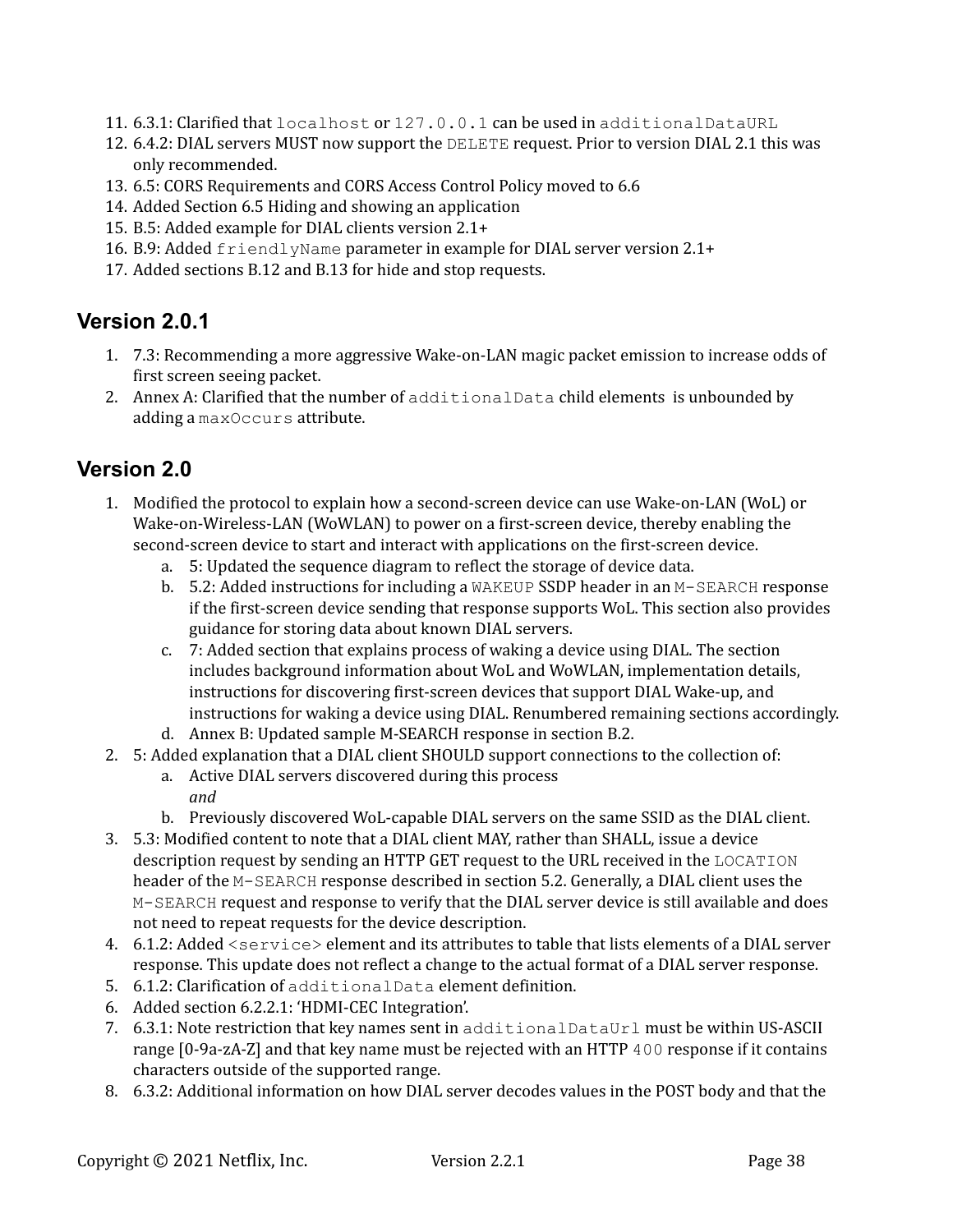POST body must have content type x-www-form-urlencoded.

- 9. Added section 9: 'Out-of-box experience'
- 10. Added *Appendix A: Designing a client device UI*. This section provides guidance for a DIAL client that lists DIAL servers to which the client device can connect.
- 11. Annex B.6, B.7: href attribute value correction.
- 12. Annex B.9: Request body correction.
- 13. Annex B.11: Content-type correction.

# **Version 1.7.2**

1. Added section 6.5: 'CORS Requirements and CORS Access Control Policy'.

# **Version 1.7.1**

- 1. Modified Annex B.9 to clarify the use of additionalDataUrl.
- 2. Modified Annex B.3, B.5, B.8, B.9 to clarify what sends and receives the message examples.

# **Version 1.7**

- 1. Modified the protocol to explain how a first-screen application can send data back to the DIAL server, which the DIAL server can communicate to any second-screen device that contacts it.
	- a. Added steps to sections 3.1, 3.2, and 3.3.
	- b. Added section 3.4, which explains use case of a second-screen application connecting to an already running first-screen application.
	- c. 6.1.2: Added <additionalData> element to table.
	- d.  $6.3.1$ : Added instructions for including additional DataUrl in request to launch first-screen application. Note that the additionalDataUrl MUST be sent to the first-screen application every time it is launched, even when the first-screen application is not started by the DIAL server.
	- e. 6.3.2: Added section explaining how to send additional data from a first-screen application to a DIAL server and how to relay that information from the DIAL server to DIAL clients that try to launch or retrieve information about that application.
	- f. Annex A:
		- i. Modified XML schema to contain <additionalData> element.
		- ii. Modified XML schema to add an optional DIAL version attribute to the <service> element of the Application Information response.
	- g. Annex B: Reordered sample messages and added messages:
		- i. B.7 (Application Information response for application that allows multiple connected users)
		- ii. B.9 (Application launch request with additionalDataUrl)
		- iii. B.11 (Application request sending additional data to DIAL server)
- 2. Reordered subsections of 6.1 as follows:
	- 6.1: Querying for application information
	- 6.2: Launching an application
	- 6.3: Sending additional data from a first-screen application to a DIAL server
	- 6.4: Stopping an application